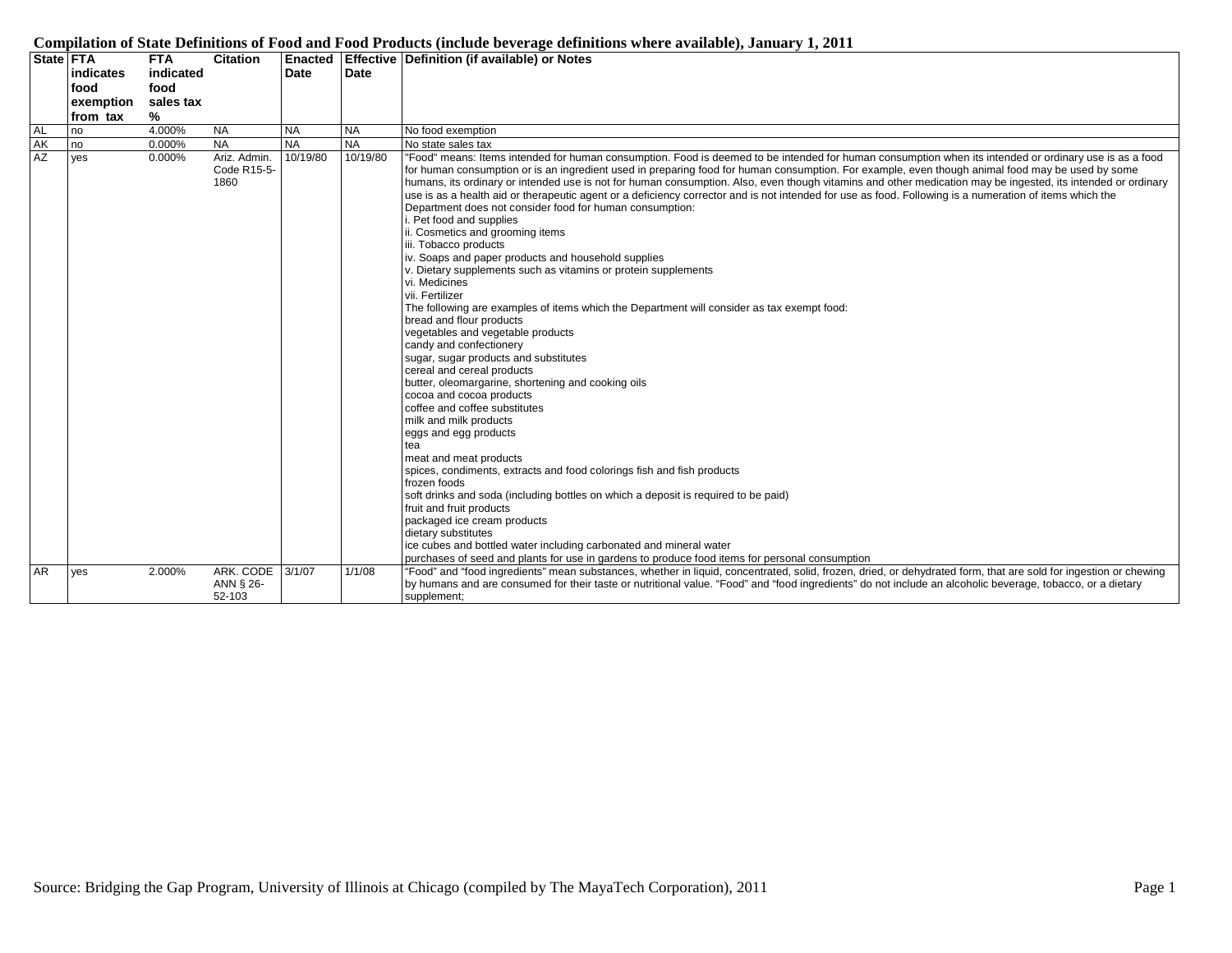|           | State   FTA<br>indicates<br>food<br>exemption | <b>FTA</b><br>indicated<br>food<br>sales tax | <b>Citation</b>                                                         | <b>Enacted</b><br>Date                                      | Date                                                       | Effective   Definition (if available) or Notes                                                                                                                                                                                                                                                                                                                                                                                                                                                                                                                                                                                                                                                                                                                                                                                                                                                                                                                                                                                                                                                                                                                                                                                                                                                                                                                                                                                                                                                                                                                                                                                                                                                                                                                                                                                                                                                                                                                                                                                                                                                                                                                                                                                                                                                                                                                                                                                                                                                                                                                                                                                                                                                                                                                                                                                                                                                                                                                                                                                                                                                                                                                                                                                                                                                                                                                                                                                                                                                                                                                                                                            |
|-----------|-----------------------------------------------|----------------------------------------------|-------------------------------------------------------------------------|-------------------------------------------------------------|------------------------------------------------------------|---------------------------------------------------------------------------------------------------------------------------------------------------------------------------------------------------------------------------------------------------------------------------------------------------------------------------------------------------------------------------------------------------------------------------------------------------------------------------------------------------------------------------------------------------------------------------------------------------------------------------------------------------------------------------------------------------------------------------------------------------------------------------------------------------------------------------------------------------------------------------------------------------------------------------------------------------------------------------------------------------------------------------------------------------------------------------------------------------------------------------------------------------------------------------------------------------------------------------------------------------------------------------------------------------------------------------------------------------------------------------------------------------------------------------------------------------------------------------------------------------------------------------------------------------------------------------------------------------------------------------------------------------------------------------------------------------------------------------------------------------------------------------------------------------------------------------------------------------------------------------------------------------------------------------------------------------------------------------------------------------------------------------------------------------------------------------------------------------------------------------------------------------------------------------------------------------------------------------------------------------------------------------------------------------------------------------------------------------------------------------------------------------------------------------------------------------------------------------------------------------------------------------------------------------------------------------------------------------------------------------------------------------------------------------------------------------------------------------------------------------------------------------------------------------------------------------------------------------------------------------------------------------------------------------------------------------------------------------------------------------------------------------------------------------------------------------------------------------------------------------------------------------------------------------------------------------------------------------------------------------------------------------------------------------------------------------------------------------------------------------------------------------------------------------------------------------------------------------------------------------------------------------------------------------------------------------------------------------------------------------|
|           | from tax                                      | %                                            |                                                                         |                                                             |                                                            |                                                                                                                                                                                                                                                                                                                                                                                                                                                                                                                                                                                                                                                                                                                                                                                                                                                                                                                                                                                                                                                                                                                                                                                                                                                                                                                                                                                                                                                                                                                                                                                                                                                                                                                                                                                                                                                                                                                                                                                                                                                                                                                                                                                                                                                                                                                                                                                                                                                                                                                                                                                                                                                                                                                                                                                                                                                                                                                                                                                                                                                                                                                                                                                                                                                                                                                                                                                                                                                                                                                                                                                                                           |
| CA        | yes                                           | 0.000%                                       | CAL. REV. &<br><b>TAX CODE</b><br>§ 6359                                | 11/3/92                                                     | 12/1/92                                                    | For the purposes of this section, "food products" include all of the following:<br>(1) Cereals and cereal products, oleomargarine, meat and meat products, fish and fish products, eggs and egg products, vegetables and vegetable products,<br>fruit and fruit products, spices and salt, sugar and sugar products, candy, gum, confectionery, coffee and coffee substitutes, tea, and cocoa and cocoa products.<br>(2) Milk and milk products, milkshakes, malted milks, and any other similar type beverages that are composed at least in part of milk or a milk product and that<br>require the use of milk or a milk product in their preparation.<br>(3) All fruit juices, vegetable juices, and other beverages, whether liguid or frozen, including bottled water, but excluding spirituous, malt, or vinous liguors or<br>carbonated beverages.<br>For purposes of this section, "food products" do not include medicines and preparations in liquid, powdered, granular, tablet, capsule, lozenge, and pill form sold<br>as dietary supplements or adjuncts.<br>None of the exemptions in this section apply to any of the following:<br>(1) When the food products are served as meals on or off the premises of the retailer.<br>(2) When the food products are furnished, prepared, or served for consumption at tables, chairs, or counters or from trays, glasses, dishes, or other tableware<br>whether provided by the retailer or by a person with whom the retailer contracts to furnish, prepare, or serve food products to others.<br>(3) When the food products are ordinarily sold for immediate consumption on or near a location at which parking facilities are provided primarily for the use of<br>patrons in consuming the products purchased at the location, even though those products are sold on a "take out" or "to go" order and are actually packaged or<br>wrapped and taken from the premises of the retailer.<br>(4) When the food products are sold for consumption within a place, the entrance to which is subject to an admission charge, except for national and state parks<br>and monuments, marinas, campgrounds, and recreational vehicle parks.<br>(5) When the food products are sold through a vending machine.<br>(6) When the food products sold are furnished in a form suitable for consumption on the seller's premises, and both of the following apply:<br>(A) Over 80 percent of the seller's gross receipts are from the sale of food products.<br>(B) Over 80 percent of the seller's retail sales of food products are sales subject to tax pursuant to paragraph (1), (2), (3), or (7).<br>(7) When the food products are sold as hot prepared food products.<br>(e) "Hot prepared food products," for the purposes of paragraph (7) of subdivision (d), include a combination of hot and cold food items or components where a<br>single price has been established for the combination and the food products are sold in combination, such as a hot meal, a hot specialty dish or serving, a hot<br>sandwich, or a hot pizza, including any cold components or side items. Paragraph (7) of subdivision (d) does not apply to a sale for a separate price of bakery<br>goods or beverages (other than bouillon, consommé, or soup), or where the food product is purchased cold or frozen; "hot prepared food products" means<br>those products, items, or components that have been prepared for sale in a heated condition and that are sold at any temperature that is higher than the air<br>temperature of the room or place where they are sold. |
| CO        | yes                                           | 0.000%                                       | CO. REV.<br>STAT. ANN<br>§ § 39-26-<br>714, 707,<br>106, 104(e),<br>102 | Candy and<br>Soft drink<br>definitions<br>added<br>02/24/10 | Candy and<br>Soft drink<br>definitions<br>added<br>05/1/10 | "Food" means food for domestic home consumption as defined in 7 U.S.C. sec. 2012(g) [Federal Food Stamp Definition, see Georgia for definition], as<br>amended, for purposes of the federal food stamp program as defined in 7 U.S.C. sec. 2012(h), as amended; except that "food" does not include carbonated<br>water marketed in containers; chewing gum; seeds and plants to grow foods; prepared salads and salad bars; packaged and unpackaged cold sandwiches; deli<br>trays; and hot or cold beverages served in unsealed containers or cups that are vended by or through machines or non-coin-operated coin-collecting food and<br>snack devices on behalf of a vendor.<br>except that, on and after May 1, 2010, the storage, use, or consumption of candy and soft drinks shall be subject to state use taxation.<br>"Candy" means a preparation of sugar, honey, or other natural or artificial sweeteners in combination with chocolate, fruit, nuts, or other ingredients or flavorings<br>in the form of bars, drops, or pieces. "Candy" shall not include any preparation containing flour and shall require no refrigeration.<br>"Soft drinks" means nonalcoholic beverages that contain natural or artificial sweeteners. "Soft drinks" do not include beverages that contain milk or milk<br>products, soy, rice, or similar milk substitutes, or greater than fifty percent of vegetable or fruit juice by volume.                                                                                                                                                                                                                                                                                                                                                                                                                                                                                                                                                                                                                                                                                                                                                                                                                                                                                                                                                                                                                                                                                                                                                                                                                                                                                                                                                                                                                                                                                                                                                                                                                                                                                                                                                                                                                                                                                                                                                                                                                                                                                                                                                                                   |
| CT        | yes                                           | 0.000%                                       | CONN.<br>GEN. STAT.<br>ANN. § 12-<br>412                                | Prior to<br>1988                                            | Prior to<br>1988                                           | "Food products" include cereals and cereal products, milk and milk products, oleomargarine, meat and meat products, fish and fish products, eggs and egg<br>products, vegetables and vegetable products, fruit and fruit products, spices and salt, sugar and sugar products other than candy and confectionery; coffee and<br>coffee substitutes, tea, cocoa and cocoa products other than candy and confectionery. "Food products" do not include spirituous, malt or vinous liquors, soft<br>drinks, sodas or beverages such as are ordinarily dispensed at bars and soda fountains, or in connection therewith, medicines except by prescription, tonics<br>and preparations in liquid, powdered, granular, tablet, capsule, lozenge and pill form sold as dietary supplements or adjuncts. "Food products" also do not<br>include meals sold by an eating establishment or caterer. "Meal" means food products which are furnished, prepared or served in such a form and in such<br>portions that they are ready for immediate consumption. A meal as defined in this subsection includes food products which are sold on a "take out" or "to go"<br>basis and which are actually packaged or wrapped. The sale of a meal, as defined in this subsection, is a taxable sale. "Eating establishment" means a place<br>where meals are sold and includes a restaurant, cafeteria, grinder shop, pizzeria, drive-in, fast food outlet, ice cream truck, hot dog cart, refreshment stand,<br>sandwich shop, private or social club, cocktail lounge, tavern, diner, snack bar, or hotel or boarding house which furnishes both lodging and meals to its quests.                                                                                                                                                                                                                                                                                                                                                                                                                                                                                                                                                                                                                                                                                                                                                                                                                                                                                                                                                                                                                                                                                                                                                                                                                                                                                                                                                                                                                                                                                                                                                                                                                                                                                                                                                                                                                                                                                                                                                         |
| <b>DE</b> | I no                                          | 0.000%                                       | <b>NA</b>                                                               | <b>NA</b>                                                   | <b>NA</b>                                                  | No sales tax                                                                                                                                                                                                                                                                                                                                                                                                                                                                                                                                                                                                                                                                                                                                                                                                                                                                                                                                                                                                                                                                                                                                                                                                                                                                                                                                                                                                                                                                                                                                                                                                                                                                                                                                                                                                                                                                                                                                                                                                                                                                                                                                                                                                                                                                                                                                                                                                                                                                                                                                                                                                                                                                                                                                                                                                                                                                                                                                                                                                                                                                                                                                                                                                                                                                                                                                                                                                                                                                                                                                                                                                              |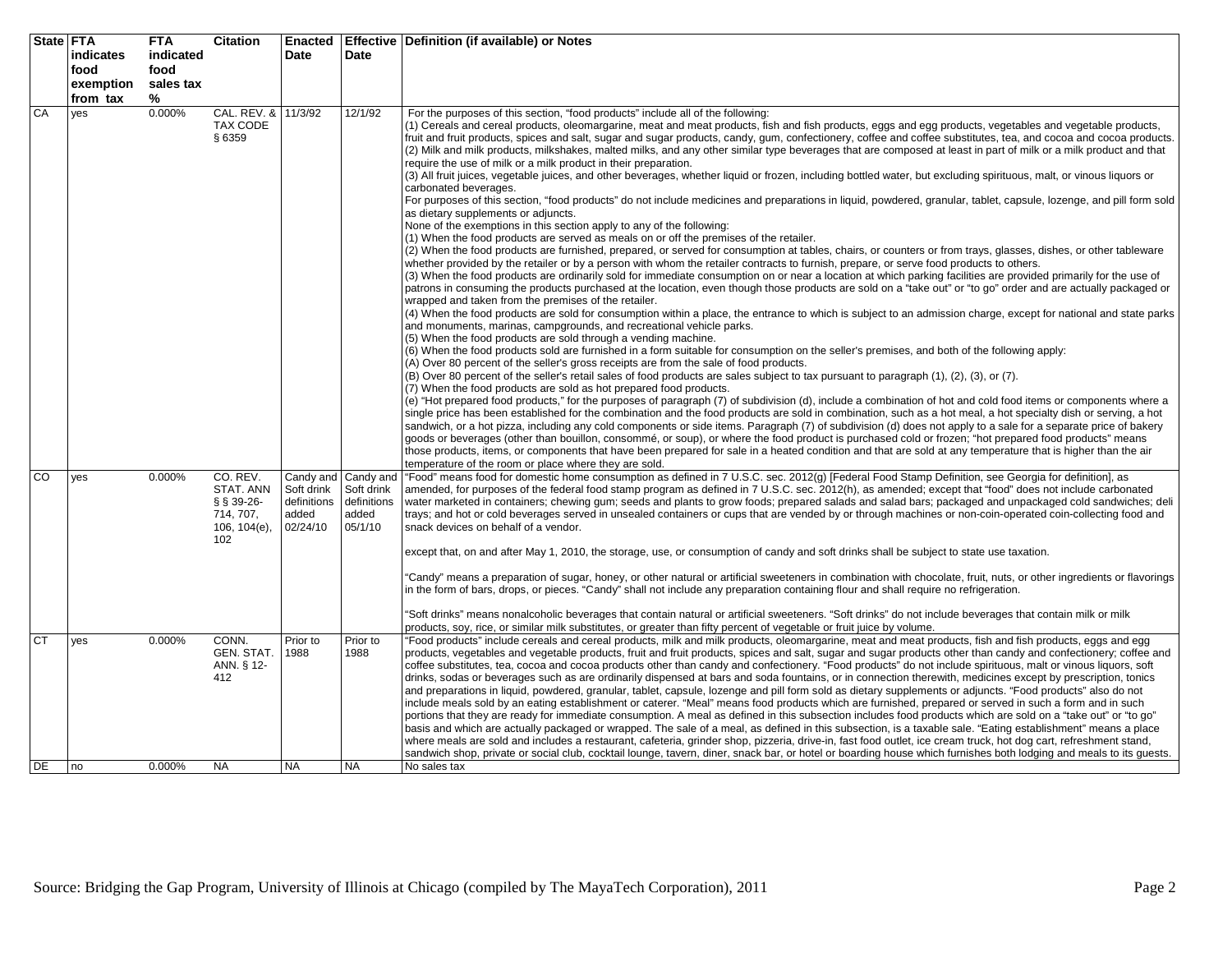| State   FTA |                  | <b>FTA</b> | <b>Citation</b>            | <b>Enacted</b> |                        | Effective   Definition (if available) or Notes                                                                                                                                                                                                                                                                                     |
|-------------|------------------|------------|----------------------------|----------------|------------------------|------------------------------------------------------------------------------------------------------------------------------------------------------------------------------------------------------------------------------------------------------------------------------------------------------------------------------------|
|             | <b>indicates</b> | indicated  |                            | Date           | Date                   |                                                                                                                                                                                                                                                                                                                                    |
|             | food             | food       |                            |                |                        |                                                                                                                                                                                                                                                                                                                                    |
|             | exemption        | sales tax  |                            |                |                        |                                                                                                                                                                                                                                                                                                                                    |
|             | from tax         | %          |                            |                |                        |                                                                                                                                                                                                                                                                                                                                    |
| DC          |                  | 0.000%     | D.C. CODE                  | 12/13/00,      |                        |                                                                                                                                                                                                                                                                                                                                    |
|             | yes              |            |                            |                | 01/01/01<br>soft drink | 'Food or drink" means items sold for human or animal ingestion that are consumed for their taste or nutritional value. These items include, but are not limited to,                                                                                                                                                                |
|             |                  |            | ANN. §§ 47-                |                | definition             | baby foods and formula; baked goods; baking soda, baking powder, and baking mixes; bouillon; cereal and cereal products; cocoa and cocoa products; coffee                                                                                                                                                                          |
|             |                  |            | 2002, 2001,                |                |                        | and coffee substitutes; condiments; cooking wines; cough drops; edible cake decorations; egg and egg products; fish and fish products, including shellfish; fruit,                                                                                                                                                                 |
|             |                  |            | 2202.01, B.<br>858 (2010), |                | added<br>effective     | fruit products, and fruit juices; gelatin; honey; ice cream; meat and meat products; milk and milk products; nondairy creamers; oleomargarine; pasta and pasta<br>products; poultry and poultry products; powdered drinks, including health and diet drinks; salad dressings; salt and salt substitutes; sauces and gravies; snack |
|             |                  |            | B. 751                     |                | 10/1/10                | foods; soups; spices and herbs; sugar and sugar products; syrup and syrup substitutes; tea and tea substitutes; vegetables, vegetable products, and vegetable                                                                                                                                                                      |
|             |                  |            | (2010)                     |                |                        | juices; vitamins; water; yogurt; pet foods; flavored extracts; ice; and any combination of these items. The term "food or drink" does not include spirituous or malt                                                                                                                                                               |
|             |                  |            |                            |                |                        | iquors, beers, and wines; drugs, medicines or pharmaceuticals; chewing tobacco; toothpaste; or mouthwash.                                                                                                                                                                                                                          |
|             |                  |            |                            |                |                        |                                                                                                                                                                                                                                                                                                                                    |
|             |                  |            |                            |                |                        | 'Soft drink" means a non-alcoholic beverage with natural or artificial sweeteners. The term "soft drink" shall not include a beverage that contains:                                                                                                                                                                               |
|             |                  |            |                            |                |                        |                                                                                                                                                                                                                                                                                                                                    |
|             |                  |            |                            |                |                        | (A) Milk or milk products;                                                                                                                                                                                                                                                                                                         |
|             |                  |            |                            |                |                        | (B) Soy, rice, or similar milk substitutes;                                                                                                                                                                                                                                                                                        |
|             |                  |            |                            |                |                        | (C) Fruit or vegetable juice, unless the beverage is carbonated; or                                                                                                                                                                                                                                                                |
|             |                  |            |                            |                |                        | (D) Coffee, coffee substitutes, cocoa, or tea                                                                                                                                                                                                                                                                                      |
| FL.         | yes              | 0.000%     | FLA. STAT.                 | Unknown        | 7/1/99                 | the term "food products" means edible commodities, whether processed, cooked, raw, canned, or in any other form, which are generally regarded as food. This                                                                                                                                                                        |
|             |                  |            | ANN. §                     |                |                        | includes, but is not limited to, all of the following:                                                                                                                                                                                                                                                                             |
|             |                  |            | 212.08                     |                |                        | 1. Cereals and cereal products, baked goods, oleomargarine, meat and meat products, fish and seafood products, frozen foods and dinners, poultry, eggs and                                                                                                                                                                         |
|             |                  |            |                            |                |                        | egg products, vegetables and vegetable products, fruit and fruit products, spices, salt, sugar and sugar products, milk and dairy products, and products intended                                                                                                                                                                  |
|             |                  |            |                            |                |                        | to be mixed with milk.                                                                                                                                                                                                                                                                                                             |
|             |                  |            |                            |                |                        | 2. Natural fruit or vegetable juices or their concentrates or reconstituted natural concentrated fruit or vegetable juices, whether frozen or unfrozen, dehydrated,                                                                                                                                                                |
|             |                  |            |                            |                |                        | powdered, granulated, sweetened or unsweetened, seasoned with salt or spice, or unseasoned; coffee, coffee substitutes, or cocoa; and tea, unless it is sold in                                                                                                                                                                    |
|             |                  |            |                            |                |                        | a liquid form.                                                                                                                                                                                                                                                                                                                     |
|             |                  |            |                            |                |                        | 3. Bakery products sold by bakeries, pastry shops, or like establishments that do not have eating facilities.                                                                                                                                                                                                                      |
|             |                  |            |                            |                |                        | (c) The exemption provided by this subsection does not apply: [FN1]                                                                                                                                                                                                                                                                |
|             |                  |            |                            |                |                        | 1. When the food products are sold as meals for consumption on or off the premises of the dealer. [FN2]                                                                                                                                                                                                                            |
|             |                  |            |                            |                |                        | 2. When the food products are furnished, prepared, or served for consumption at tables, chairs, or counters or from trays, glasses, dishes, or other tableware,                                                                                                                                                                    |
|             |                  |            |                            |                |                        | whether provided by the dealer [FN2] or by a person with whom the dealer [FN2] contracts to furnish, prepare, or serve food products to others.<br>3. When the food products are ordinarily sold for immediate consumption on the seller's premises or near a location at which parking facilities are provided                    |
|             |                  |            |                            |                |                        | primarily for the use of patrons in consuming the products purchased at the location, even though such products are sold on a "take out" or "to go" order and are                                                                                                                                                                  |
|             |                  |            |                            |                |                        | actually packaged or wrapped and taken from the premises of the dealer. [FN2]                                                                                                                                                                                                                                                      |
|             |                  |            |                            |                |                        | 4. To sandwiches sold ready for immediate consumption on or off the seller's premises.                                                                                                                                                                                                                                             |
|             |                  |            |                            |                |                        | 5. When the food products are sold ready for immediate consumption within a place, the entrance to which is subject to an admission charge.                                                                                                                                                                                        |
|             |                  |            |                            |                |                        | 6. When the food products are sold as hot prepared food products.                                                                                                                                                                                                                                                                  |
|             |                  |            |                            |                |                        | 7. To soft drinks, which include, but are not limited to, any nonalcoholic beverage, any preparation or beverage commonly referred to as a "soft drink," or any                                                                                                                                                                    |
|             |                  |            |                            |                |                        | noncarbonated drink made from milk derivatives or tea, when sold in cans or similar containers. [FN3]                                                                                                                                                                                                                              |
|             |                  |            |                            |                |                        | 8. To ice cream, frozen yogurt, and similar frozen dairy or nondairy products in cones, small cups, or pints, popsicles, frozen fruit bars, or other novelty items,                                                                                                                                                                |
|             |                  |            |                            |                |                        | whether or not sold separately.                                                                                                                                                                                                                                                                                                    |
|             |                  |            |                            |                |                        | 9. To food prepared, whether on or off the premises, and sold for immediate consumption. This does not apply to food prepared off the premises and sold in the                                                                                                                                                                     |
|             |                  |            |                            |                |                        | original sealed container, or the slicing of products into smaller portions.                                                                                                                                                                                                                                                       |
|             |                  |            |                            |                |                        | 10. When the food products are sold through a vending machine, pushcart, motor vehicle, or any other form of vehicle.                                                                                                                                                                                                              |
|             |                  |            |                            |                |                        | 11. To candy and any similar product regarded as candy or confection, based on its normal use, as indicated on the label or advertising thereof.                                                                                                                                                                                   |
|             |                  |            |                            |                |                        | 12. To bakery products sold by bakeries, pastry shops, or like establishments that have eating facilities, except when sold for consumption off the seller's<br>premises.                                                                                                                                                          |
|             |                  |            |                            |                |                        | 13. When food products are served, prepared, or sold in or by restaurants, lunch counters, cafeterias, hotels, taverns, or other like places of business.                                                                                                                                                                          |
|             |                  |            |                            |                |                        | (d) As used in this subsection, the term:                                                                                                                                                                                                                                                                                          |
|             |                  |            |                            |                |                        | 1. "For consumption off the seller's premises" means that the food or drink is intended by the customer to be consumed at a place away from the dealer's [FN2]                                                                                                                                                                     |
|             |                  |            |                            |                |                        | premises.                                                                                                                                                                                                                                                                                                                          |
|             |                  |            |                            |                |                        | 2. "For consumption on the seller's premises" means that the food or drink sold may be immediately consumed on the premises where the dealer [FN2]                                                                                                                                                                                 |
|             |                  |            |                            |                |                        | conducts his or her business. In determining whether an item of food is sold for immediate consumption, there shall be considered the customary consumption                                                                                                                                                                        |
|             |                  |            |                            |                |                        | practices prevailing at the selling facility.                                                                                                                                                                                                                                                                                      |
|             |                  |            |                            |                |                        | 3. "Premises" shall be construed broadly, and means, but is not limited to, the lobby, aisle, or auditorium of a theater; the seating, aisle, or parking area of an                                                                                                                                                                |
|             |                  |            |                            |                |                        | arena, rink, or stadium; or the parking area of a drive-in or outdoor theater. The premises of a caterer with respect to catered meals or beverages shall be the                                                                                                                                                                   |
|             |                  |            |                            |                |                        | place where such meals or beverages are served.                                                                                                                                                                                                                                                                                    |
|             |                  |            |                            |                |                        | 4. "Hot prepared food products" means those products, items, or components which have been prepared for sale in a heated condition and which are sold at                                                                                                                                                                           |
|             |                  |            |                            |                |                        | any temperature that is higher than the air temperature of the room or place where they are sold. "Hot prepared food products," for the purposes of this                                                                                                                                                                           |
|             |                  |            |                            |                |                        | subsection, includes a combination of hot and cold food items or components where a single price has been established for the combination and the food                                                                                                                                                                             |
|             |                  |            |                            |                |                        | products are sold in such combination, such as a hot meal, a hot specialty dish or serving, or a hot sandwich or hot pizza, including cold components or side                                                                                                                                                                      |
|             |                  |            |                            |                |                        | items.                                                                                                                                                                                                                                                                                                                             |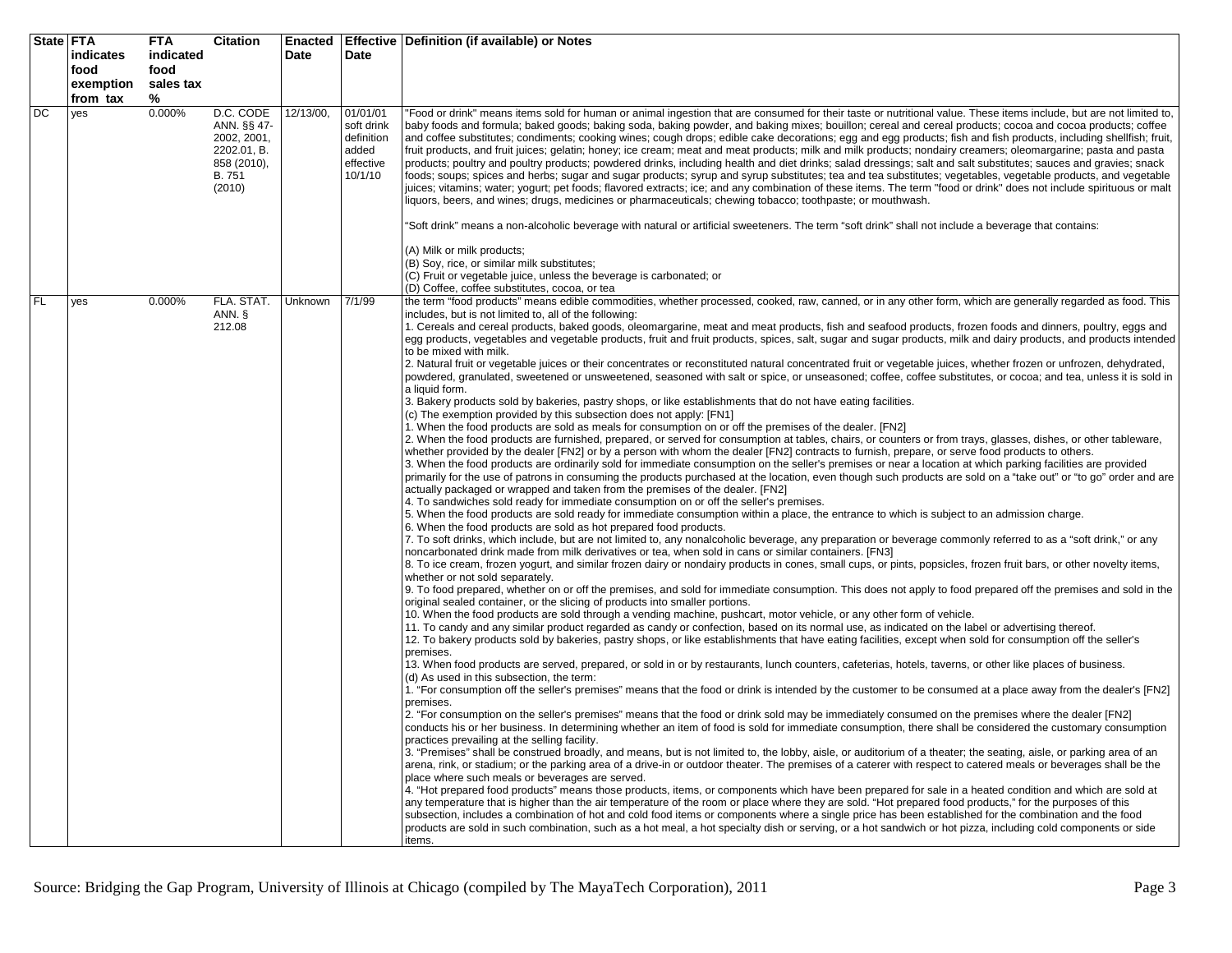| State FTA | indicates                     | <b>FTA</b><br>indicated | <b>Citation</b>                                                                                                                       | <b>Enacted</b><br>Date | Date      | Effective   Definition (if available) or Notes                                                                                                                                                                                                                                                                                                                                                                                                                                                                                                                                                                                                                                                                                                                                                                                                                                                                                                                                                                                                                                                                                                                                                                                                                                                                                                                                                                                                                                                                                                                                                                                                                                                                                                                                                                                                                                                                                                                                                                                                                                                                                                                      |
|-----------|-------------------------------|-------------------------|---------------------------------------------------------------------------------------------------------------------------------------|------------------------|-----------|---------------------------------------------------------------------------------------------------------------------------------------------------------------------------------------------------------------------------------------------------------------------------------------------------------------------------------------------------------------------------------------------------------------------------------------------------------------------------------------------------------------------------------------------------------------------------------------------------------------------------------------------------------------------------------------------------------------------------------------------------------------------------------------------------------------------------------------------------------------------------------------------------------------------------------------------------------------------------------------------------------------------------------------------------------------------------------------------------------------------------------------------------------------------------------------------------------------------------------------------------------------------------------------------------------------------------------------------------------------------------------------------------------------------------------------------------------------------------------------------------------------------------------------------------------------------------------------------------------------------------------------------------------------------------------------------------------------------------------------------------------------------------------------------------------------------------------------------------------------------------------------------------------------------------------------------------------------------------------------------------------------------------------------------------------------------------------------------------------------------------------------------------------------------|
|           | food<br>exemption<br>from tax | food<br>sales tax<br>%  |                                                                                                                                       |                        |           |                                                                                                                                                                                                                                                                                                                                                                                                                                                                                                                                                                                                                                                                                                                                                                                                                                                                                                                                                                                                                                                                                                                                                                                                                                                                                                                                                                                                                                                                                                                                                                                                                                                                                                                                                                                                                                                                                                                                                                                                                                                                                                                                                                     |
| GA        | yes                           | 0.000%                  | GA. CODE<br>ANN. § 48-8-<br>3(b)(1)                                                                                                   | Unknown                | 10/1/96   | Follows the Federal Food Stamp Act definition of food: "Food" means (1) any food or food product for home consumption except alcoholic beverages, tobacco,<br>and hot foods or hot food products ready for immediate consumption other than those authorized pursuant to clauses $(3)$ , $(4)$ , $(5)$ , $(7)$ , $(8)$ , and $(9)$ of this<br>subsection, (2) seeds and plants for use in gardens to produce food for the personal consumption of the eligible household, (3) in the case of those persons<br>who are sixty years of age or over or who receive supplemental security income benefits or disability or blindness payments under title I, II, X, XIV, or XVI of the<br>Social Security Act [42 U.S.C.A. §§ 301 et seg., 401 et seg., 1201 et seg., 1351 et seg., 1381 et seg.], and their spouses, meals prepared by and served in<br>senior citizens' centers, apartment buildings occupied primarily by such persons, public or private nonprofit establishments (eating or otherwise) that feed such<br>persons, private establishments that contract with the appropriate agency of the State to offer meals for such persons at concessional prices, and meals<br>prepared for and served to residents of federally subsidized housing for the elderly.                                                                                                                                                                                                                                                                                                                                                                                                                                                                                                                                                                                                                                                                                                                                                                                                                                                                                         |
|           | no                            | 4.000%                  | <b>NA</b>                                                                                                                             | <b>NA</b>              | <b>NA</b> | No food exemption                                                                                                                                                                                                                                                                                                                                                                                                                                                                                                                                                                                                                                                                                                                                                                                                                                                                                                                                                                                                                                                                                                                                                                                                                                                                                                                                                                                                                                                                                                                                                                                                                                                                                                                                                                                                                                                                                                                                                                                                                                                                                                                                                   |
| ID        | no                            | 6.000%                  | <b>NA</b>                                                                                                                             | <b>NA</b>              | <b>NA</b> | No food exemption                                                                                                                                                                                                                                                                                                                                                                                                                                                                                                                                                                                                                                                                                                                                                                                                                                                                                                                                                                                                                                                                                                                                                                                                                                                                                                                                                                                                                                                                                                                                                                                                                                                                                                                                                                                                                                                                                                                                                                                                                                                                                                                                                   |
| IL.       | yes                           | 1.000%                  | 35 ILL.<br>COMP.<br>STAT. ANN.<br>105/3-10                                                                                            | 07/13/09               | 09/01/09  | Beginning September 1, 2009, "soft drinks" means non-alcoholic beverages that contain natural or artificial sweeteners. "Soft drinks" do not include beverages<br>that contain milk or milk products, soy, rice or similar milk substitutes, or greater than 50% of vegetable or fruit juice by volume.<br>Beginning September 1, 2009, "food for human consumption that is to be consumed off the premises where it is sold" does not include candy. For purposes of<br>this Section, "candy" means a preparation of sugar, honey, or other natural or artificial sweeteners in combination with chocolate, fruits, nuts or other ingredients<br>or flavorings in the form of bars, drops, or pieces. "Candy" does not include any preparation that contains flour or requires refrigeration.                                                                                                                                                                                                                                                                                                                                                                                                                                                                                                                                                                                                                                                                                                                                                                                                                                                                                                                                                                                                                                                                                                                                                                                                                                                                                                                                                                      |
| IN        | yes                           | 0.000%                  | IND. CODE<br>ANN. §§ 6-<br>$2.5 - 5 - 20, 6 -$<br>$2.5 - 1 - 12, 6 -$<br>$2.5 - 1 - 16, 6 -$<br>$2.5 - 1 - 20, 6 -$<br>$2.5 - 1 - 26$ | 5/8/03                 | 01/01/04  | For purposes of this section, the term "food and food ingredients for human consumption" includes the following items if sold without eating utensils provided by<br>the seller:<br>(1) Food sold by a seller whose proper primary NAICS classification is manufacturing in sector 311, except subsector 3118 (bakeries).<br>(2) Food sold in an unheated state by weight or volume as a single item.<br>(3) Bakery items, including bread, rolls, buns, biscuits, bagels, croissants, pastries, donuts, danish, cakes, tortes, pies, tarts, muffins, bars, cookies, and tortillas.<br>(c) Except as otherwise provided by subsection (b), for purposes of this section, the term "food and food ingredients for human consumption" does not include:<br>(1) candy:<br>(2) alcoholic beverages;<br>(3) soft drinks;<br>(4) food sold through a vending machine;<br>(5) food sold in a heated state or heated by the seller;<br>(6) two (2) or more food ingredients mixed or combined by the seller for sale as a single item (other than food that is only cut, repackaged, or pasteurized by the<br>seller, and eggs, fish, meat, poultry, and foods containing these raw animal foods requiring cooking by the consumer as recommended by the federal Food and<br>Drug Administration in chapter 3, subpart 3-401.11 of its Food Code so as to prevent food borne illnesses);<br>(7) food sold with eating utensils provided by the seller, including plates, knives, forks, spoons, glasses, cups, napkins, or straws (for purposes of this<br>subdivision, a plate does not include a container or packaging used to transport the food); or<br>(8) tobacco.<br>"Soft drinks" means nonalcoholic beverages that contain natural or artificial sweeteners. The term does not include beverages that contain milk or milk products,<br>soy, rice, or similar milk substitutes, or greater than fifty percent (50%) of vegetable or fruit juice by volume.                                                                                                                                                                                                        |
| IA        | yes                           | 0.000%                  | IOWA CODE 6/19/03<br>ANN. §<br>423.3                                                                                                  |                        | 7/1/04    | 'food" does not include alcoholic beverages, candy, dietary supplements, food sold through vending machines, prepared food, soft drinks, and tobacco.<br>For the purposes of this subsection:<br>a. "Alcoholic beverages" means beverages that are suitable for human consumption and contain one-half of one percent or more of alcohol by volume.<br>b. "Candy" means a preparation of sugar, honey, or other natural or artificial sweeteners in combination with chocolate, fruits, nuts, or other ingredients or<br>flavorings in the form of bars, drops, or pieces. Candy shall not include any preparation containing flour and shall require no refrigeration.<br>c. "Dietary supplement" means any product, other than tobacco, intended to supplement the diet that contains one or more of the following dietary ingredients:<br>(1) A vitamin.<br>(2) A mineral.<br>(3) An herb or other botanical.<br>(4) An amino acid.<br>(5) A dietary substance for use by humans to supplement the diet by increasing the total dietary intake.<br>(6) A concentrate, metabolite, constituent, extract, or combination of any of the ingredients in subparagraphs (1) through (5) that is intended for ingestion in<br>tablet, capsule, powder, softgel, gelcap, or liquid form, or if not intended for ingestion in such a form, is not represented as conventional food and is not<br>represented for use as a sole item of a meal or of the diet; and is required to be labeled as a dietary supplement, identifiable by the "supplement facts" box<br>found on the label and as required pursuant to 21 C.F.R. § 101.36.<br>d. "Food and food ingredients" means substances, whether in liquid, concentrated, solid, frozen, dried, or dehydrated form, that are sold for ingestion or chewing<br>by humans and are consumed for their taste or nutritional value.<br>"Soft drinks" means nonalcoholic beverages that contain natural or artificial sweeteners. "Soft drinks" does not include beverages that contain milk or milk<br>products; soy, rice, or similar milk substitutes; or greater than fifty percent of vegetable or fruit juice by volume. |
| KS        | Ino                           | 5.300%                  | <b>NA</b>                                                                                                                             | <b>NA</b>              | <b>NA</b> | No food exemption                                                                                                                                                                                                                                                                                                                                                                                                                                                                                                                                                                                                                                                                                                                                                                                                                                                                                                                                                                                                                                                                                                                                                                                                                                                                                                                                                                                                                                                                                                                                                                                                                                                                                                                                                                                                                                                                                                                                                                                                                                                                                                                                                   |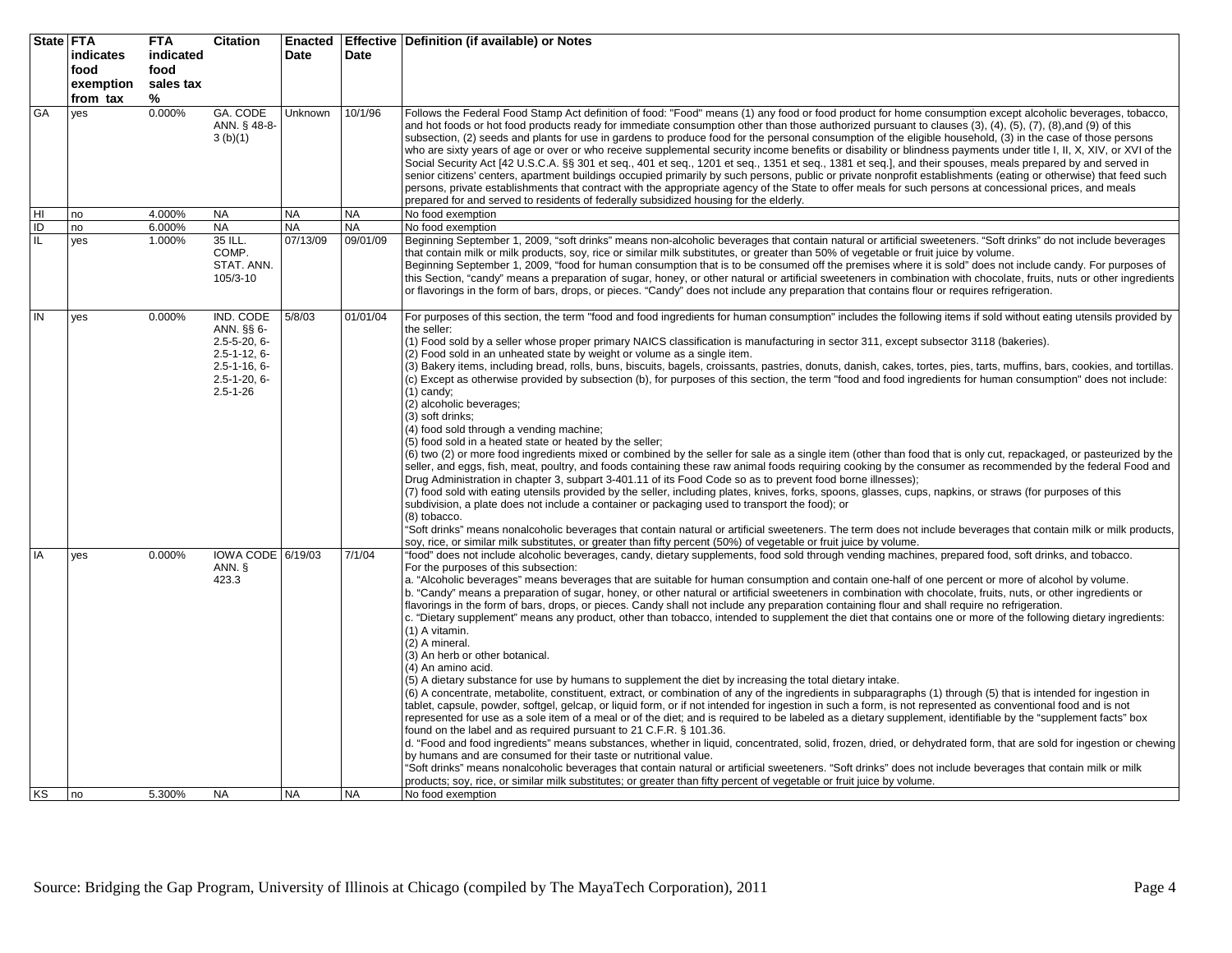|    | State FTA<br>indicates | <b>FTA</b><br>indicated | <b>Citation</b>                              | Enacted<br>Date                                                                                 | Date                                                                                            | Effective   Definition (if available) or Notes                                                                                                                                                                                                                                                                                                                                                                                                                                                                                                                                                                                                                                                                                                                                                                                                                                                                                                                                                                                                                                                                                                                                                                                                                                                                                                                                                                                                                                                                                                                                                                                                                                                                                                                                                                                                                                                                                                                                                                                                                                                                                                                                                                                                                                                                                                                                                                                                                                                                                                                                                                                                                                                                                                                                                                                                                                                                                                                                                                                                                                                                                                                                                                                                                                                                                                                                                                                                                                                                                                                                                                                                                                                                                                                                                                                                                                                                                                                             |
|----|------------------------|-------------------------|----------------------------------------------|-------------------------------------------------------------------------------------------------|-------------------------------------------------------------------------------------------------|----------------------------------------------------------------------------------------------------------------------------------------------------------------------------------------------------------------------------------------------------------------------------------------------------------------------------------------------------------------------------------------------------------------------------------------------------------------------------------------------------------------------------------------------------------------------------------------------------------------------------------------------------------------------------------------------------------------------------------------------------------------------------------------------------------------------------------------------------------------------------------------------------------------------------------------------------------------------------------------------------------------------------------------------------------------------------------------------------------------------------------------------------------------------------------------------------------------------------------------------------------------------------------------------------------------------------------------------------------------------------------------------------------------------------------------------------------------------------------------------------------------------------------------------------------------------------------------------------------------------------------------------------------------------------------------------------------------------------------------------------------------------------------------------------------------------------------------------------------------------------------------------------------------------------------------------------------------------------------------------------------------------------------------------------------------------------------------------------------------------------------------------------------------------------------------------------------------------------------------------------------------------------------------------------------------------------------------------------------------------------------------------------------------------------------------------------------------------------------------------------------------------------------------------------------------------------------------------------------------------------------------------------------------------------------------------------------------------------------------------------------------------------------------------------------------------------------------------------------------------------------------------------------------------------------------------------------------------------------------------------------------------------------------------------------------------------------------------------------------------------------------------------------------------------------------------------------------------------------------------------------------------------------------------------------------------------------------------------------------------------------------------------------------------------------------------------------------------------------------------------------------------------------------------------------------------------------------------------------------------------------------------------------------------------------------------------------------------------------------------------------------------------------------------------------------------------------------------------------------------------------------------------------------------------------------------------------------------------|
|    | food<br>exemption      | food<br>sales tax       |                                              |                                                                                                 |                                                                                                 |                                                                                                                                                                                                                                                                                                                                                                                                                                                                                                                                                                                                                                                                                                                                                                                                                                                                                                                                                                                                                                                                                                                                                                                                                                                                                                                                                                                                                                                                                                                                                                                                                                                                                                                                                                                                                                                                                                                                                                                                                                                                                                                                                                                                                                                                                                                                                                                                                                                                                                                                                                                                                                                                                                                                                                                                                                                                                                                                                                                                                                                                                                                                                                                                                                                                                                                                                                                                                                                                                                                                                                                                                                                                                                                                                                                                                                                                                                                                                                            |
|    | from tax               | %                       |                                              |                                                                                                 |                                                                                                 |                                                                                                                                                                                                                                                                                                                                                                                                                                                                                                                                                                                                                                                                                                                                                                                                                                                                                                                                                                                                                                                                                                                                                                                                                                                                                                                                                                                                                                                                                                                                                                                                                                                                                                                                                                                                                                                                                                                                                                                                                                                                                                                                                                                                                                                                                                                                                                                                                                                                                                                                                                                                                                                                                                                                                                                                                                                                                                                                                                                                                                                                                                                                                                                                                                                                                                                                                                                                                                                                                                                                                                                                                                                                                                                                                                                                                                                                                                                                                                            |
| KY | yes                    | 0.000%                  | KY. REV.<br>STAT. ANN.<br>§ 139.485          | 3/18/03                                                                                         | 7/1/04                                                                                          | (2) The term "food and food ingredients" as used in subsection (1) of this section means substances, whether in liquid, concentrated, solid, frozen, dried, or<br>dehydrated form, that are sold for ingestion or chewing by humans and are consumed for their taste or nutritional value. "Food and food ingredients" shall not<br>include:<br>(a) Alcoholic beverages;<br>(b) Tobacco;<br>(c) Candy;<br>(d) Dietary supplements;<br>(e) Soft drinks; and<br>(f) Prepared food.<br>(3) For purposes of this section:<br>(a) "Alcoholic beverages" means beverages that are suitable for human consumption and contain one-half of one percent (0.5%) or more of alcohol by volume;<br>(b) "Tobacco" means cigarettes, cigars, chewing or pipe tobacco, or any other item that contains tobacco;<br>(c) "Candy" means a preparation of sugar, honey, or other natural or artificial sweeteners in combination with chocolate, fruits, nuts, or other ingredients or<br>flavorings in the form of bars, drops, or pieces. "Candy" shall not include:<br>1. Any preparation containing flour; or<br>2. Any item requiring refrigeration;<br>(d) "Dietary supplement" means any product, other than tobacco, intended to supplement the diet that:<br>1. Contains one (1) or more of the following dietary ingredients:<br>a. A vitamin;<br>b. A mineral;<br>c. An herb or other botanical;<br>d. An amino acid:<br>e. A dietary substance for use by humans to supplement the diet by increasing the total dietary intake; or<br>f. A concentrate, metabolite, constituent, extract, or combination of any ingredient described above;<br>2. Is intended for ingestion in tablet, capsule, powder, softgel, gelcap, or liquid form or, if not intended for ingestion in such a form, is not represented as<br>conventional food and is not represented for use as a sole item of a meal or of the diet; and<br>3. Is required to be labeled as a dietary supplement, identifiable by the "Supplement facts" box found on the label as required pursuant to 21 C.F.R. 101.36;<br>(e) "Soft drinks" means nonalcoholic beverages that contain natural or artificial sweeteners. "Soft drinks" does not include beverages that contain milk or milk<br>products, soy, rice, or similar milk substitutes, or greater than fifty percent (50%) of vegetable or fruit juice by volume;<br>(f) "Food sold through vending machines" means food dispensed from a machine or other mechanical device that accepts payment;<br>(g) "Prepared food" means:<br>1. Food sold in a heated state or heated by the retailer;<br>2. Two (2) or more food ingredients mixed or combined by the retailer for sale as a single item except food that is only cut, repackaged, or pasteurized by the<br>retailer, eggs, fish, meat, poultry, and foods containing these raw animal foods requiring cooking by the consumer as recommended by the Food and Drug<br>Administration in Chapter 3, Part 401.11 of the FDA Food Code so as to prevent food-borne illnesses; or<br>3. Food sold with eating utensils provided by the retailer, including plates, knives, forks, spoons, glasses, cups, napkins, or straws;<br>(h) Notwithstanding paragraph (g) of this subsection, "prepared food" shall not include the following items if sold without eating utensils provided by the seller:<br>1. Food sold by a seller whose proper primary North American Industry Classification System classification is manufacturing in sector 311, except subsector<br>3118: or<br>2. Bakery items, including bread, rolls, buns, biscuits, bagels, croissants, pastries, donuts, danishes, cakes, tortes, pies, tarts, muffins, bars, cookies, and<br>tortillas.<br>(4) Notwithstanding the provisions of subsection (1) of this section, "food and food ingredients" sold through vending machines or nonmechanical self-service<br>vending systems shall be subject to the tax imposed by this chapter. |
| LA | yes                    | 0.000%                  | LA. REV.<br>STAT. ANN.<br>§47:305            | <b>Unknown</b>                                                                                  | 7/15/91                                                                                         | Louisiana doesn't necessarily define food, but does have this in their "exemptions from state sales and use tax" statute: (n) Solely for purposes of the state<br>sales and use tax, food sold for preparation and consumption in the home including by way of extension and not of limitation bakery products. (o) Solely for<br>purposes of the state sales and use tax, dairy products. (p) Solely for purposes of the state sales and use tax, soft drinks. (q) Solely for purposes of the state<br>sales and use tax, fresh fruits and vegetables.                                                                                                                                                                                                                                                                                                                                                                                                                                                                                                                                                                                                                                                                                                                                                                                                                                                                                                                                                                                                                                                                                                                                                                                                                                                                                                                                                                                                                                                                                                                                                                                                                                                                                                                                                                                                                                                                                                                                                                                                                                                                                                                                                                                                                                                                                                                                                                                                                                                                                                                                                                                                                                                                                                                                                                                                                                                                                                                                                                                                                                                                                                                                                                                                                                                                                                                                                                                                                    |
| ME | yes                    | 0.000%                  | ME. REV.<br>STAT. ANN.<br>tit. 36, §<br>1752 | grocery<br>staples:<br>last<br>amended<br>1991;<br>snack food<br>definition<br>repealed<br>1999 | grocery<br>staples:<br>last<br>amended<br>1991;<br>snack food<br>definition<br>repealed<br>1999 | "Grocery staples" means food products ordinarily consumed for human nourishment.<br>"Grocery staples" does not include spirituous, malt or vinous liquors; soft drinks, iced tea, sodas or beverages such as are ordinarily dispensed at bars or soda<br>fountains or in connection with bars or soda fountains; medicines, tonics, vitamins and preparations in liquid, powdered, granular, tablet, capsule, lozenge or pill<br>form, sold as dietary supplements or adjuncts, except when sold on the prescription of a physician; water, including mineral bottled and carbonated waters and<br>ice; dietary substitutes; candy and confections; and prepared food.                                                                                                                                                                                                                                                                                                                                                                                                                                                                                                                                                                                                                                                                                                                                                                                                                                                                                                                                                                                                                                                                                                                                                                                                                                                                                                                                                                                                                                                                                                                                                                                                                                                                                                                                                                                                                                                                                                                                                                                                                                                                                                                                                                                                                                                                                                                                                                                                                                                                                                                                                                                                                                                                                                                                                                                                                                                                                                                                                                                                                                                                                                                                                                                                                                                                                                     |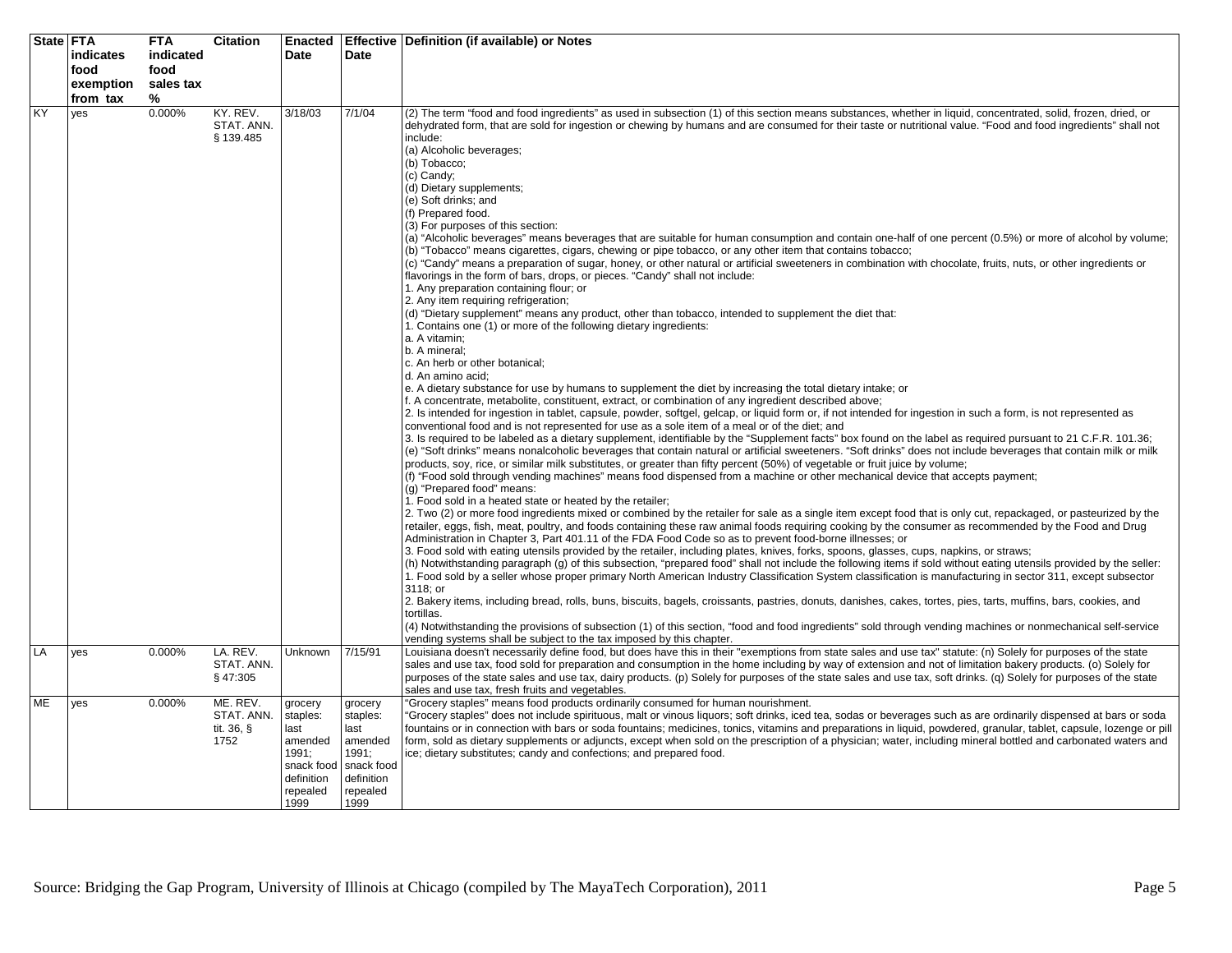| State FTA | indicates | <b>FTA</b><br>indicated | <b>Citation</b>                  | Date      | <b>Date</b>      | Enacted   Effective   Definition (if available) or Notes                                                                                                                                                                                                                                                                            |
|-----------|-----------|-------------------------|----------------------------------|-----------|------------------|-------------------------------------------------------------------------------------------------------------------------------------------------------------------------------------------------------------------------------------------------------------------------------------------------------------------------------------|
|           | food      | food                    |                                  |           |                  |                                                                                                                                                                                                                                                                                                                                     |
|           | exemption | sales tax               |                                  |           |                  |                                                                                                                                                                                                                                                                                                                                     |
| <b>MD</b> | from tax  | ℅<br>0.000%             | MD. CODE                         |           |                  | (2) "Food for immediate consumption" means:                                                                                                                                                                                                                                                                                         |
|           | yes       |                         | ANN., Tax $\S$                   |           |                  | (i) food obtained from a salad, soup, or dessert bar;                                                                                                                                                                                                                                                                               |
|           |           |                         | 11-206                           |           |                  | (ii) party platters;                                                                                                                                                                                                                                                                                                                |
|           |           |                         |                                  |           |                  | (iii) heated food;<br>(iv) sandwiches suitable for immediate consumption; or                                                                                                                                                                                                                                                        |
|           |           |                         |                                  |           |                  | (v) ice cream, frozen yogurt, and other frozen desserts, sold in containers of less than 1 pint.                                                                                                                                                                                                                                    |
|           |           |                         |                                  |           |                  | (3) "Facility for food consumption" does not include parking spaces for vehicles as the sole accommodation.<br>(4)(i) "Food" means food for human consumption.                                                                                                                                                                      |
|           |           |                         |                                  |           |                  | (ii) "Food" includes the following foods and their products:                                                                                                                                                                                                                                                                        |
|           |           |                         |                                  |           |                  | 1. beverages, including coffee, coffee substitutes, cocoa, fruit juices, and tea;                                                                                                                                                                                                                                                   |
|           |           |                         |                                  |           |                  | 2. condiments;<br>$3. eggs;$                                                                                                                                                                                                                                                                                                        |
|           |           |                         |                                  |           |                  | 4. fish, meat, and poultry;                                                                                                                                                                                                                                                                                                         |
|           |           |                         |                                  |           |                  | 5. fruit, grain, and vegetables;<br>6. milk, including ice cream; and                                                                                                                                                                                                                                                               |
|           |           |                         |                                  |           |                  | 7. sugar.                                                                                                                                                                                                                                                                                                                           |
|           |           |                         |                                  |           |                  | (iii) "Food" does not include:                                                                                                                                                                                                                                                                                                      |
|           |           |                         |                                  |           |                  | 1. an alcoholic beverage as defined in $\S$ 5-101 of this article;<br>2. a soft drink or carbonated beverage; or                                                                                                                                                                                                                    |
|           |           |                         |                                  |           |                  | 3. candy or confectionery.                                                                                                                                                                                                                                                                                                          |
| <b>MA</b> | yes       | 0.000%                  | MASS. GEN. Prior to<br>LAWS ANN. | 1996      | Prior to<br>1996 | "Food products" includes cereals and cereal products, flour and flour products, milk and milk products, including ice cream, oleomargarine, meat and meat<br>products, fish and fish products, eggs and egg products, vegetables and vegetable products, fruit and fruit products, soft drinks, herbs, spices and salt, sugar       |
|           |           |                         | Ch. 64H, § 6                     |           |                  | and sugar products, candy and confectionery; coffee and coffee substitutes, tea, cocoa and cocoa products; and ice when used for household consumption.                                                                                                                                                                             |
|           |           |                         |                                  |           |                  | "Food products" does not include alcoholic beverages as defined in chapter one hundred and thirty-eight except as hereinafter provided, medicines, tonics and<br>preparations in liquid, powdered, granular, tablet, capsule, lozenge and pill form sold as dietary supplements or adjuncts. "Food products" does not include       |
|           |           |                         |                                  |           |                  | meals consisting of any of the items defined as food products in this paragraph for consumption on or off the premises where sold.                                                                                                                                                                                                  |
|           |           |                         |                                  |           |                  | "Honor snack tray", any vending arrangement in which only candy or snacks are available in an open tray for the benefit of employees in an establishment that                                                                                                                                                                       |
|           |           |                         |                                  |           |                  | normally does not sell food or food products and for which payment is made on the honor system.<br>"Meals" shall mean any food or beverage, or both, prepared for human consumption and provided by a restaurant, where the food or beverages is intended for                                                                       |
|           |           |                         |                                  |           |                  | consumption on or off the restaurant premises, and includes food or beverages sold on a "take out" or "to go" basis, whether or not they are packaged or                                                                                                                                                                            |
|           |           |                         |                                  |           |                  | wrapped and whether or not they are taken from the premises of the restaurant.                                                                                                                                                                                                                                                      |
|           |           |                         |                                  |           |                  | (CHANGE TO SALES TAX RATE TO 6.25% effective August 1, 2009                                                                                                                                                                                                                                                                         |
| MI        | yes       | 0.000%                  | MICH.<br>COMP.                   | 6/28/04   | 9/1/04           | "Food and food ingredients" means substances, whether in liquid, concentrated, solid, frozen, dried, or dehydrated form, that are sold for ingestion or chewing<br>by humans and are consumed for their taste or nutritional value. Food and food ingredients do not include alcoholic beverages and tobacco.                       |
|           |           |                         | LAWS ANN.                        |           |                  | Food or drink heated or cooled mechanically, electrically, or by other artificial means to an average temperature above 75 degrees Fahrenheit or below 65                                                                                                                                                                           |
|           |           |                         | § 205.54g                        |           |                  | degrees Fahrenheit before sale and sold from a vending machine, except milk, nonalcoholic beverages in a sealed container, and fresh fruit, is subject to the<br>tax under this act. The tax due under this act on the sale of food or drink from a vending machine selling both taxable items and items exempt under this          |
|           |           |                         |                                  |           |                  | subsection shall be calculated under this act based on 1 of the following as determined by the taxpayer:                                                                                                                                                                                                                            |
|           |           |                         |                                  |           |                  | (a) Actual gross proceeds from sales at retail. (b) Forty-five percent of proceeds from the sale of items subject to tax under this act or exempt from the tax levied                                                                                                                                                               |
| <b>MN</b> | yes       | 0.000%                  | MINN.                            | 6/30/01   | 1/1/02           | under this act, other than from the sale of carbonated beverages.<br>Subd. 2. Food and food ingredients. Except as otherwise provided in this subdivision, food and food ingredients are exempt. For purposes of this subdivision,                                                                                                  |
|           |           |                         | STAT. ANN.                       |           |                  | "food" and "food ingredients" mean substances, whether in liquid, concentrated, solid, frozen, dried, or dehydrated form, that are sold for ingestion or chewing                                                                                                                                                                    |
|           |           |                         | § 297A.61<br>and 297A.67         |           |                  | by humans and are consumed for their taste or nutritional value. Food and food ingredients exempt under this subdivision do not include candy, soft drinks, food<br>sold through vending machines, dietary supplements, and prepared foods.                                                                                         |
|           |           |                         |                                  |           |                  | Subd. 32. Soft drinks. "Soft drinks" means nonalcoholic beverages that contain natural or artificial sweeteners. Soft drinks do not include beverages that contain                                                                                                                                                                  |
|           |           |                         |                                  |           |                  | milk or milk products; soy, rice, or similar milk substitutes; or greater than 50 percent vegetable or fruit juice by volume.<br>Subd. 33. Candy. "Candy" means a preparation of sugar, honey, or other natural or artificial sweeteners in combination with chocolate, fruits, nuts, or other                                      |
|           |           |                         |                                  |           |                  | ingredients or flavorings in the form of bars, drops, or pieces. Candy does not include any preparation containing flour and must require no refrigeration.                                                                                                                                                                         |
| <b>MS</b> | no        | 7.000%                  | <b>NA</b>                        | <b>NA</b> | <b>NA</b>        | No food exemption                                                                                                                                                                                                                                                                                                                   |
| <b>MO</b> | yes       | 1.225%                  | MO. ANN.<br>STAT. §              | 1997      | 1/1/98           | Follows the Federal Food Stamp Act definition of food: "Food" means (1) any food or food product for home consumption except alcoholic beverages, tobacco,<br>and hot foods or hot food products ready for immediate consumption other than those authorized pursuant to clauses (3), (4), (5), (7), (8), and (9) of this           |
|           |           |                         | 144.014                          |           |                  | subsection, (2) seeds and plants for use in gardens to produce food for the personal consumption of the eligible household, (3) in the case of those persons                                                                                                                                                                        |
|           |           |                         |                                  |           |                  | who are sixty years of age or over or who receive supplemental security income benefits or disability or blindness payments under title I, II, X, XIV, or XVI of the<br>Social Security Act [42 U.S.C.A. §§ 301 et seg., 401 et seg., 1201 et seg., 1351 et seg., 1381 et seg.], and their spouses, meals prepared by and served in |
|           |           |                         |                                  |           |                  | senior citizens' centers, apartment buildings occupied primarily by such persons, public or private nonprofit establishments (eating or otherwise) that feed such                                                                                                                                                                   |
|           |           |                         |                                  |           |                  | persons, private establishments that contract with the appropriate agency of the State to offer meals for such persons at concessional prices, and meals                                                                                                                                                                            |
| MT        | no        | 0.000%                  | <b>NA</b>                        | <b>NA</b> | <b>NA</b>        | prepared for and served to residents of federally subsidized housing for the elderly.<br>No sales tax                                                                                                                                                                                                                               |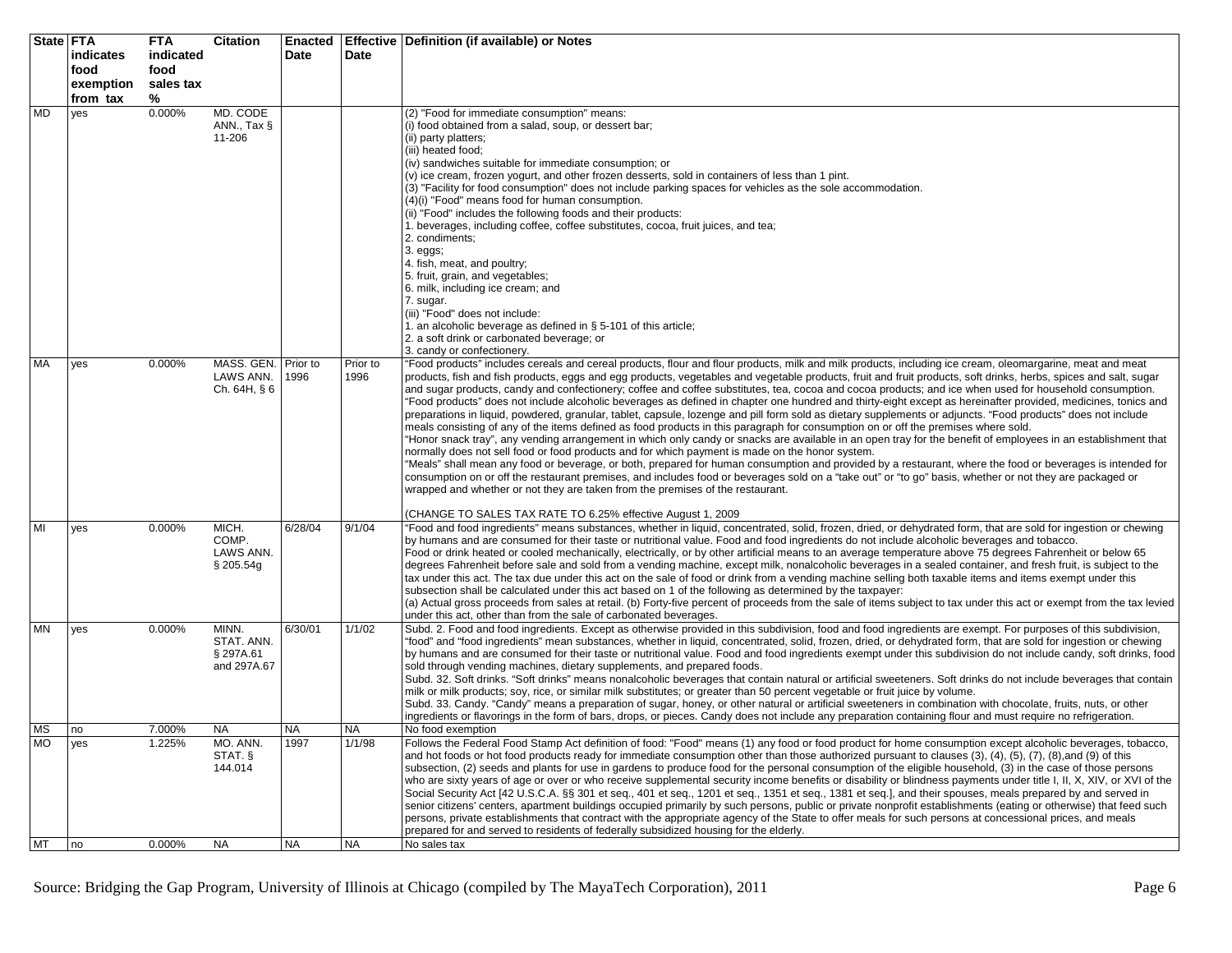| State FTA | indicates<br>food<br>exemption<br>from tax | <b>FTA</b><br>indicated<br>food<br>sales tax<br>% | <b>Citation</b>                                               | Date             | Date             | Enacted   Effective   Definition (if available) or Notes                                                                                                                                                                                                                                                                                                                                                                                                                                                                                                                                                                                                                                                                                                                                                                                                                                                                                                                                                                                                                                                                                                                                                                                                                                                                                                                                                                                                                                                                                                                                                                                                                                                                                                                                                                                                                                                                                                                                                                                                                                                                                                                                                                                                                                                                                                                                                                                                                                                                                       |
|-----------|--------------------------------------------|---------------------------------------------------|---------------------------------------------------------------|------------------|------------------|------------------------------------------------------------------------------------------------------------------------------------------------------------------------------------------------------------------------------------------------------------------------------------------------------------------------------------------------------------------------------------------------------------------------------------------------------------------------------------------------------------------------------------------------------------------------------------------------------------------------------------------------------------------------------------------------------------------------------------------------------------------------------------------------------------------------------------------------------------------------------------------------------------------------------------------------------------------------------------------------------------------------------------------------------------------------------------------------------------------------------------------------------------------------------------------------------------------------------------------------------------------------------------------------------------------------------------------------------------------------------------------------------------------------------------------------------------------------------------------------------------------------------------------------------------------------------------------------------------------------------------------------------------------------------------------------------------------------------------------------------------------------------------------------------------------------------------------------------------------------------------------------------------------------------------------------------------------------------------------------------------------------------------------------------------------------------------------------------------------------------------------------------------------------------------------------------------------------------------------------------------------------------------------------------------------------------------------------------------------------------------------------------------------------------------------------------------------------------------------------------------------------------------------------|
| <b>NE</b> | yes                                        | 0.000%                                            | NEB. REV.<br>STAT. §<br>77.2704.24                            | 5/6/03           | 01/01/04         | Food and food ingredients means substances, whether in liquid, concentrated, solid, frozen, dried, or dehydrated form that are sold for ingestion or chewing by<br>humans and are consumed for their taste or nutritional value. Food and food ingredients does not include alcoholic beverages, dietary supplements, or tobacco                                                                                                                                                                                                                                                                                                                                                                                                                                                                                                                                                                                                                                                                                                                                                                                                                                                                                                                                                                                                                                                                                                                                                                                                                                                                                                                                                                                                                                                                                                                                                                                                                                                                                                                                                                                                                                                                                                                                                                                                                                                                                                                                                                                                               |
| <b>NV</b> | yes                                        | 0.000%                                            | NEV. REV.<br>STAT. ANN.<br>ާ<br>360B.460,<br>.445,<br>372.284 | 6/13/07          | 10/1/07          | 'Food" and "food ingredients" means substances, whether in liquid, concentrated, solid, frozen, dried or dehydrated form, that are sold for ingestion or chewing<br>by humans and are consumed for their taste or nutritional value, except alcoholic beverages, dietary supplements and tobacco. (2007 legislation added dietary<br>supplements)                                                                                                                                                                                                                                                                                                                                                                                                                                                                                                                                                                                                                                                                                                                                                                                                                                                                                                                                                                                                                                                                                                                                                                                                                                                                                                                                                                                                                                                                                                                                                                                                                                                                                                                                                                                                                                                                                                                                                                                                                                                                                                                                                                                              |
| NΗ        | no                                         | 0.000%                                            | <b>NA</b>                                                     | <b>NA</b>        | <b>NA</b>        | No sales tax                                                                                                                                                                                                                                                                                                                                                                                                                                                                                                                                                                                                                                                                                                                                                                                                                                                                                                                                                                                                                                                                                                                                                                                                                                                                                                                                                                                                                                                                                                                                                                                                                                                                                                                                                                                                                                                                                                                                                                                                                                                                                                                                                                                                                                                                                                                                                                                                                                                                                                                                   |
| <b>NJ</b> | yes                                        | 0.000%                                            | N.J. STAT.<br>ANN. §<br>54:32B-8.2                            | 7/2/05           | 10/1/05          | a. Receipts from the following are exempt from the tax imposed under the "Sales and Use Tax Act:" sales of food and food ingredients and dietary supplements,<br>sold for human consumption off the premises where sold but not including (1) candy, and (2) soft drinks, all of which shall be subject to the retail sales and<br>compensating use taxes, whether or not the item is sold in liquid form.<br>b. The exemption in this section is not applicable to prepared food subject to tax under subsection (c) of section 3 of the Sales and Use Tax Act (C.54:32B-3).<br>c. As used in this section:<br>"Candy" means a preparation of sugar, honey, or other natural or artificial sweeteners in combination with chocolate, fruits, nuts or other ingredients or<br>flavorings in the form of bars, drops, or pieces. "Candy" does not include any preparation containing flour or requiring refrigeration; [during the state verification<br>project in 2007, state said that gum is a type of candy]<br>"Dietary supplement" means any product, other than tobacco, intended to supplement the diet, that:<br>(1) contains one or more of the following dietary ingredients: a vitamin; a mineral; an herb or other botanical; an amino acid; a dietary substance for use by<br>humans to supplement the diet by increasing the total dietary intake; a concentrate, metabolite, constituent, extract, or combination of any ingredient described<br>herein;<br>(2) is intended for ingestion in tablet, capsule, powder, softgel, gelcap, or liquid form, or if not intended for ingestion in such a form, is not represented as<br>conventional food and is not represented for use as a sole item of a meal or of the diet; and<br>(3) is required to be labeled as a dietary supplement, identifiable by the "Supplemental Facts" box found on the label and as required pursuant to 21 C.F.R.<br>s.101.36;<br>"Food and food ingredients" means substances, whether in liquid, concentrated, solid, frozen, dried, or dehydrated form, that are sold for ingestion or chewing<br>by humans and are consumed for their taste or nutritional value, "Food and food ingredients" does not include alcoholic beverages or tobacco;<br>'Soft drinks" means non-alcoholic beverages that contain natural or artificial sweeteners. "Soft drinks" does not include beverages that contain: milk or milk<br>products; soy, rice or similar milk substitutes; or greater than fifty percent of vegetable or fruit juice by volume; and |
| <b>NM</b> | yes                                        | 0.000%                                            | N.M. STAT.<br>ANN. § 7-9-<br>92                               | 3/1/04           | 01/01/05         | 'Tobacco" means cigarettes, cigars, chewing or pipe tobacco, or any other item that contains tobacco.<br>Follows the Federal Food Stamp Act definition of food: "Food" means (1) any food or food product for home consumption except alcoholic beverages, tobacco,<br>and hot foods or hot food products ready for immediate consumption other than those authorized pursuant to clauses (3), (4), (5), (7), (8),and (9) of this<br>subsection, (2) seeds and plants for use in gardens to produce food for the personal consumption of the eligible household, (3) in the case of those persons<br>who are sixty years of age or over or who receive supplemental security income benefits or disability or blindness payments under title I, II, X, XIV, or XVI of the<br>Social Security Act [42 U.S.C.A. §§ 301 et seq., 401 et seq., 1201 et seq., 1351 et seq., 1381 et seq.], and their spouses, meals prepared by and served in<br>senior citizens' centers, apartment buildings occupied primarily by such persons, public or private nonprofit establishments (eating or otherwise) that feed such<br>persons, private establishments that contract with the appropriate agency of the State to offer meals for such persons at concessional prices, and meals<br>prepared for and served to residents of federally subsidized housing for the elderly.                                                                                                                                                                                                                                                                                                                                                                                                                                                                                                                                                                                                                                                                                                                                                                                                                                                                                                                                                                                                                                                                                                                                                                             |
| <b>NY</b> | yes                                        | 0.000%                                            | N.Y. TAX<br>LAW § 1115                                        | Prior to<br>1987 | Prior to<br>1987 | 1) Food, food products, beverages, dietary foods and health supplements, sold for human consumption but not including (i) candy and confectionery, (ii) fruit<br>drinks which contain less than seventy percent of natural fruit juice, (iii) soft drinks, sodas and beverages such as are ordinarily dispensed at soda fountains or<br>in connection therewith (other than coffee, tea and cocoa) and (iv) beer, wine or other alcoholic beverages, all of which shall be subject to the retail sales and<br>compensating use taxes, whether or not the item is sold in liquid form. The food and drink excluded from the exemption provided by this paragraph under<br>subparagraphs (i), (ii) and (iii) of this paragraph shall be exempt under this paragraph when sold for seventy-five cents or less through any vending machine<br>activated by the use of coin, currency, credit card or debit card. With the exception of the provision in this paragraph providing for an exemption for certain food<br>or drink sold for seventy-five cents or less through vending machines, nothing herein shall be construed as exempting food or drink from the tax imposed under<br>subdivision (d) of section eleven hundred five.[which taxes food in addition to alcohol sold in restaurants, taverns, and bars]                                                                                                                                                                                                                                                                                                                                                                                                                                                                                                                                                                                                                                                                                                                                                                                                                                                                                                                                                                                                                                                                                                                                                                                                                            |
| <b>NC</b> | yes                                        | 0.000%                                            | $N.C.$ GEN.<br>STAT. §§<br>105-<br>164.13B,<br>105-164.3      | 11/29/01         | 1/1/02           | Food. -- Substances that are sold for ingestion or chewing by humans and are consumed for their taste or nutritional value. The substances may be in liquid,<br>concentrated, solid, frozen, dried, or dehydrated form. The term does not include an alcoholic beverage, as defined in G.S. 105-113.68. or a tobacco product. as<br>defined in G.S. 105-113.4.<br>Candy. -- A preparation of sugar, honey, or other natural or artificial sweeteners in combination with chocolate, fruits, nuts, or other ingredients or flavorings in<br>the form of bars, drops, or pieces that do not require refrigeration. The term does not include any preparation that contains flour.<br>Soft drink. -- A nonalcoholic beverage that contains natural or artificial sweeteners. The term does not include beverages that contain one or more of the<br>following:<br>a. Milk or milk products.<br>b. Soy, rice, or similar milk substitutes.<br>c. More than fifty percent (50%) vegetable or fruit juice<br>[NC exempts food, but not candy or soft drinks from sales tax, or sales of food from vending machines: N.C. GEN. STAT. § 105-164.13B]                                                                                                                                                                                                                                                                                                                                                                                                                                                                                                                                                                                                                                                                                                                                                                                                                                                                                                                                                                                                                                                                                                                                                                                                                                                                                                                                                                                                   |

Source: Bridging the Gap Program, University of Illinois at Chicago (compiled by The MayaTech Corporation), 2011 Page 7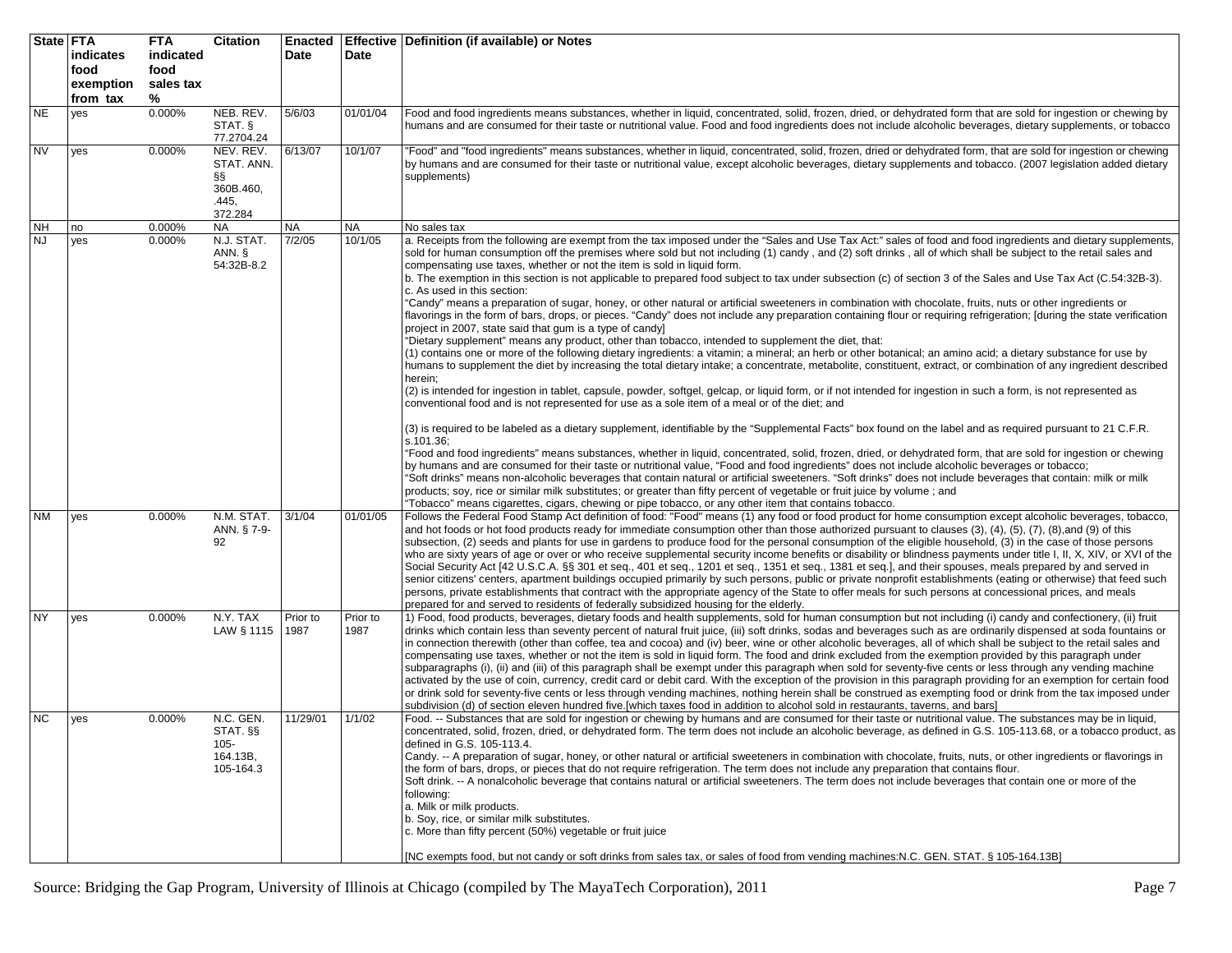| <b>State FTA</b> | indicates<br>food<br>exemption<br>from tax | <b>FTA</b><br>indicated<br>food<br>sales tax<br>% | <b>Citation</b>                                             | Enacted<br>Date | Date      | <b>Effective Definition (if available) or Notes</b>                                                                                                                                                                                                                                                                                                                                                                                                                                                                                                                                                                                                                                                                                                                                                                                                                                                                                                                                                                                                                                                                                                                                                                                                                                                                                                                                                                                                                                                                                                                                                                                                                                                                                                                                                                                                                                                                                                                                                                                                                                                                                                                                                                                                                                                                                                                                                                                                                                                                                                                                                                                                                                                                                                                                                                                                                                                                                                                                                                                                                                                                                                      |
|------------------|--------------------------------------------|---------------------------------------------------|-------------------------------------------------------------|-----------------|-----------|----------------------------------------------------------------------------------------------------------------------------------------------------------------------------------------------------------------------------------------------------------------------------------------------------------------------------------------------------------------------------------------------------------------------------------------------------------------------------------------------------------------------------------------------------------------------------------------------------------------------------------------------------------------------------------------------------------------------------------------------------------------------------------------------------------------------------------------------------------------------------------------------------------------------------------------------------------------------------------------------------------------------------------------------------------------------------------------------------------------------------------------------------------------------------------------------------------------------------------------------------------------------------------------------------------------------------------------------------------------------------------------------------------------------------------------------------------------------------------------------------------------------------------------------------------------------------------------------------------------------------------------------------------------------------------------------------------------------------------------------------------------------------------------------------------------------------------------------------------------------------------------------------------------------------------------------------------------------------------------------------------------------------------------------------------------------------------------------------------------------------------------------------------------------------------------------------------------------------------------------------------------------------------------------------------------------------------------------------------------------------------------------------------------------------------------------------------------------------------------------------------------------------------------------------------------------------------------------------------------------------------------------------------------------------------------------------------------------------------------------------------------------------------------------------------------------------------------------------------------------------------------------------------------------------------------------------------------------------------------------------------------------------------------------------------------------------------------------------------------------------------------------------------|
| <b>ND</b>        | yes                                        | 0.000%                                            | N.D. CENT.<br>CODE §<br>57.39.2-04.1;<br>§ 57.40.2-<br>04.1 | 3/9/07          | 9/15/07   | "food and food ingredients" means substances, whether in liquid, concentrated, solid, frozen, dried, or dehydrated form, that are sold for ingestion or chewing by<br>humans and are consumed for taste or nutritional value.<br>1. For purposes of this section, "food" and "food ingredients" do not include:<br>a. Alcoholic beverages.<br>b. Candy or chewing gum.<br>c. Dietary supplements.<br>d. Prepared food.<br>e. Soft drinks containing fifty percent or less fruit juice.<br>. Tobacco.<br>For purposes of this section:<br>"Alcoholic beverages" means beverages that are suitable for human consumption and contain one-half of one percent or more of alcohol by volume.<br>'Candy" means a preparation of sugar, honey, or other natural or artificial sweeteners in combination with chocolate, fruits, nuts, or other ingredients or flavoring<br>in the form of bars, drops, or pieces. Candy does not include any preparation containing flour and does not require refrigeration.<br>"Dietary supplement" means any product, other than tobacco, intended to supplement the diet which contains one or more of the following dietary ingredients: a<br>vitamin; a mineral; an herb or other botanical; an amino acid; a dietary substance for use by humans to supplement the diet by increasing the total dietary<br>intake; an oral concentrate, metabolite, constitute, extract, or combination of any dietary ingredients described in this sentence and which is intended for<br>ingestion in tablet, capsule, powder, soft gel, gel cap, or liquid form, or if not represented for use as a sole item of a meal or of a diet; and is required to be<br>labeled as a dietary supplement, identifiable by the supplemental facts box found on the label and as required pursuant to 21 CFR section 101.36.<br>"Soft drinks" means nonalcoholic beverages that contain natural or artificial sweeteners. "Soft drinks" does not include beverages that contain milk or milk<br>products, soy, rice, or similar milk substitutes, or greater than fifty percent of vegetable or fruit juice by volume.                                                                                                                                                                                                                                                                                                                                                                                                                                                                                                                                                                                                                                                                                                                                                                                                                                                                                                                                                                                                                           |
| OH               | yes                                        | 0.000%                                            | OHIO REV.<br>CODE ANN.<br>§§ 5739.01,<br>.02                | 9/15/03         | 7/1/04    | "Food" means substances, whether in liquid, concentrated, solid, frozen, dried, or dehydrated form, that are sold for ingestion or chewing by humans and are<br>consumed for their taste or nutritional value. "Food" does not include alcoholic beverages, dietary supplements, soft drinks, or tobacco.<br>"Alcoholic beverages" means beverages that are suitable for human consumption and contain one-half of one per cent or more of alcohol by volume.<br>"Dietary supplements" means any product, other than tobacco, that is intended to supplement the diet and that is intended for ingestion in tablet, capsule,<br>powder, softgel, gelcap, or liquid form, or, if not intended for ingestion in such a form, is not represented as conventional food for use as a sole item of a meal or<br>of the diet; that is required to be labeled as a dietary supplement, identifiable by the "supplement facts" box found on the label, as required by 21 C.F.R. 101.36;<br>and that contains one or more of the following dietary ingredients:<br>(i) A vitamin;<br>(ii) A mineral;<br>(iii) An herb or other botanical;<br>(iv) An amino acid;<br>(v) A dietary substance for use by humans to supplement the diet by increasing the total dietary intake;<br>(vi) A concentrate, metabolite, constituent, extract, or combination of any ingredient described in divisions (EEE)(2)(b)(i) to (v) of this section.<br>"Soft drinks" means nonalcoholic beverages that contain natural or artificial sweeteners. "Soft drinks" does not include beverages that contain milk or milk<br>products, soy, rice, or similar milk substitutes, or that contains greater than fifty per cent vegetable or fruit juice by volume.<br>"Tobacco" means cigarettes, cigars, chewing or pipe tobacco, or any other item that contains tobacco.                                                                                                                                                                                                                                                                                                                                                                                                                                                                                                                                                                                                                                                                                                                                                                                                                                                                                                                                                                                                                                                                                                                                                                                                                                                                                                                |
| OK               | no                                         | 4.500%                                            | <b>NA</b>                                                   | <b>NA</b>       | <b>NA</b> | No food exemption                                                                                                                                                                                                                                                                                                                                                                                                                                                                                                                                                                                                                                                                                                                                                                                                                                                                                                                                                                                                                                                                                                                                                                                                                                                                                                                                                                                                                                                                                                                                                                                                                                                                                                                                                                                                                                                                                                                                                                                                                                                                                                                                                                                                                                                                                                                                                                                                                                                                                                                                                                                                                                                                                                                                                                                                                                                                                                                                                                                                                                                                                                                                        |
| $\overline{OR}$  | no                                         | 0.000%                                            | <b>NA</b>                                                   | <b>NA</b>       | <b>NA</b> | No state sales tax                                                                                                                                                                                                                                                                                                                                                                                                                                                                                                                                                                                                                                                                                                                                                                                                                                                                                                                                                                                                                                                                                                                                                                                                                                                                                                                                                                                                                                                                                                                                                                                                                                                                                                                                                                                                                                                                                                                                                                                                                                                                                                                                                                                                                                                                                                                                                                                                                                                                                                                                                                                                                                                                                                                                                                                                                                                                                                                                                                                                                                                                                                                                       |
| PA               | yes                                        | 0.000%                                            | 72 PA.<br>CONS.<br>STAT. §§<br>7204, 7201                   | 8/4/1991        | 1/1/92    | [PA exempts the following from sales tax]<br>The sale at retail or use of food and beverages for human consumption, except that this exclusion shall not apply with respect to-<br>(i) Soft drinks;<br>(ii) Malt and brewed beverages and spirituous and vinous liquors;<br>(iii) Food or beverages, whether sold for consumption on or off the premises or on a "take-out" or "to go" basis or delivered to the purchaser or consumer, when<br>purchased (A) from persons engaged in the business of catering; or (B) from persons engaged in the business of operating establishments from which ready-to-<br>eat food and beverages are sold, including, but not limited to, restaurants, cafes, lunch counters, private and social clubs, taverns, dining cars, hotels, night<br>clubs, fast food operations, pizzerias, fairs, carnivals, lunch carts, ice cream stands, snack bars, cafeterias, employe cafeterias, theaters, stadiums, arenas,<br>amusement parks, carryout shops, coffee shops and other establishments whether mobile or immobile. For purposes of this clause, a bakery, a pastry shop, a<br>donut shop, a delicatessen, a grocery store, a supermarket, a farmer's market, a convenience store or a vending machine shall not be considered an<br>establishment from which food or beverages ready to eat are sold except for the sale of meals, sandwiches, food from salad bars, hand-dipped or hand-served<br>iced based products including ice cream and yogurt, hot soup, hot pizza and other hot food items, brewed coffee and hot beverages. For purposes of this<br>subclause, beverages shall not include malt and brewed beverages and spirituous and vinous liquors but shall include soft drinks. The sale at retail of food and<br>beverages at or from a school or church in the ordinary course of the activities of such organization is not subject to tax.<br>"Soft drinks." All nonalcoholic beverages, whether carbonated or not, such as soda water, ginger ale, coca cola, lime cola, pepsi cola, Dr. Pepper, fruit juice<br>when plain or carbonated water, flavoring or syrup is added, carbonated water, orangeade, lemonade, root beer or any and all preparations, commonly referred<br>to as "soft drinks," of whatsoever kind, and are further described as including any and all beverages, commonly referred to as "soft drinks," which are made with<br>or without the use of any syrup. The term "soft drinks" shall not include natural fruit or vegetable juices or their concentrates, or non-carbonated fruit juice drinks<br>containing not less than twenty-five per cent by volume of natural fruit juices or of fruit juice which has been reconstituted to its original state, or natural<br>concentrated fruit or vegetable juices reconstituted to their original state, whether any of the foregoing natural juices are frozen or unfrozen, sweetened or<br>unsweetened, seasoned with salt or spice or unseasoned, nor shall the term "soft drinks" include coffee, coffee substitutes, tea, cocoa, natural fluid milk or non-<br>carbonated drinks made from milk derivatives. |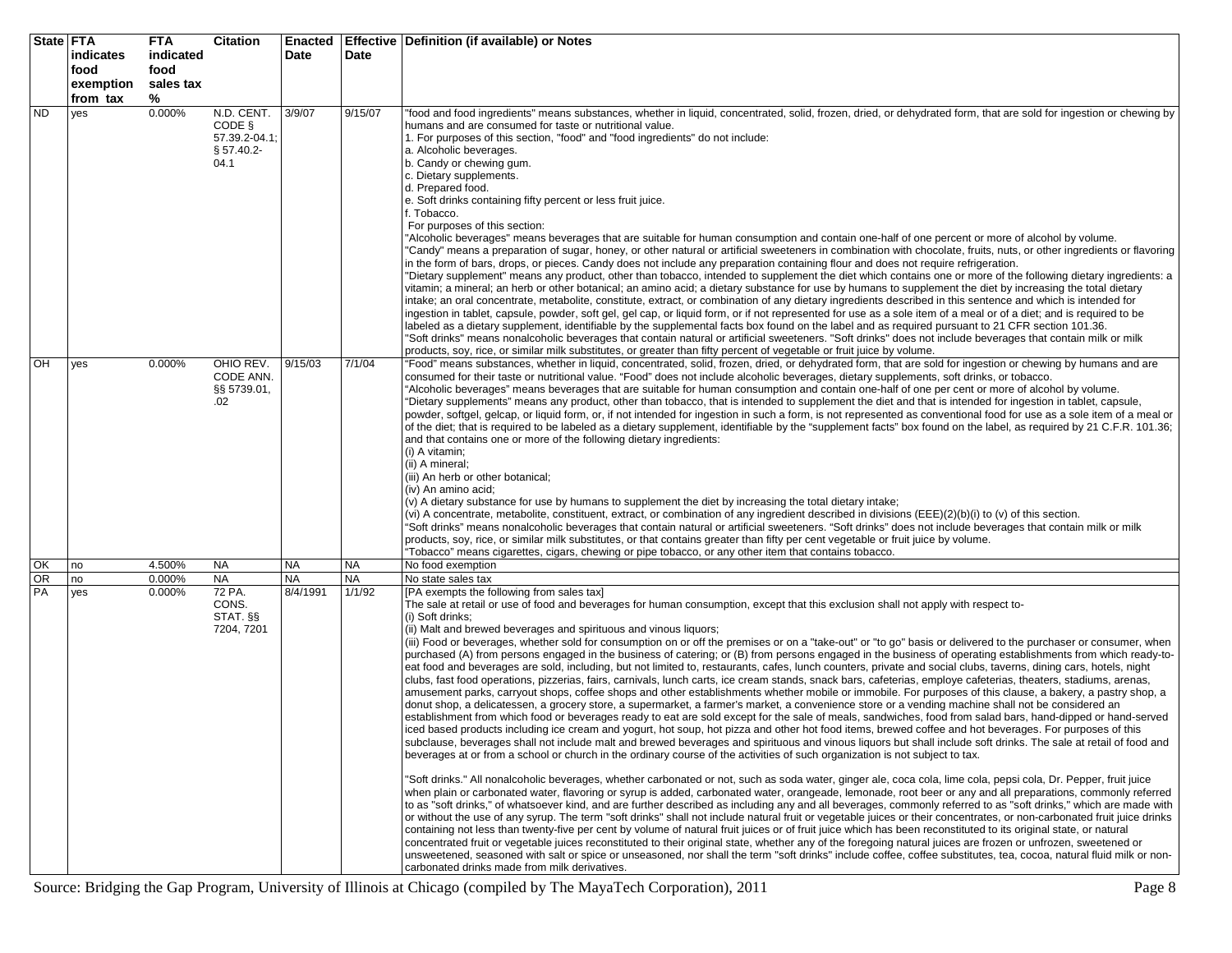|                 | State FTA<br>indicates<br>food<br>exemption<br>from tax | <b>FTA</b><br>indicated<br>food<br>sales tax<br>% | <b>Citation</b>                                      | <b>Enacted</b><br>Date | Date                | Effective   Definition (if available) or Notes                                                                                                                                                                                                                                                                                                                                                                                                                                                                                                                                                                                                                                                                                                                                                                                                                                                                                                                                                                                                                                                                                                                                                                                                                                                                                                                                                                                                                                                                                                                                                                                                                                                                                                                                                                                                                                                                                                                                                                                                                                                                                                                                                                                                                       |
|-----------------|---------------------------------------------------------|---------------------------------------------------|------------------------------------------------------|------------------------|---------------------|----------------------------------------------------------------------------------------------------------------------------------------------------------------------------------------------------------------------------------------------------------------------------------------------------------------------------------------------------------------------------------------------------------------------------------------------------------------------------------------------------------------------------------------------------------------------------------------------------------------------------------------------------------------------------------------------------------------------------------------------------------------------------------------------------------------------------------------------------------------------------------------------------------------------------------------------------------------------------------------------------------------------------------------------------------------------------------------------------------------------------------------------------------------------------------------------------------------------------------------------------------------------------------------------------------------------------------------------------------------------------------------------------------------------------------------------------------------------------------------------------------------------------------------------------------------------------------------------------------------------------------------------------------------------------------------------------------------------------------------------------------------------------------------------------------------------------------------------------------------------------------------------------------------------------------------------------------------------------------------------------------------------------------------------------------------------------------------------------------------------------------------------------------------------------------------------------------------------------------------------------------------------|
| R <sub>l</sub>  | yes                                                     | 0.000%                                            | R<br>R.I. GEN.<br>LAWS §§<br>44-18-30,<br>44-18-7.1  | 3/3/07                 | 1/1/07              | "Food and food ingredients" means substances, whether in liquid, concentrated, solid, frozen, dried, or dehydrated form, that are sold for ingestion or chewing<br>by humans and are consumed for their taste or nutritional value. "Food and food ingredients" does not include "alcoholic beverages," "tobacco," "candy," "dietary<br>supplements" and "soft drinks."<br>"Candy" means a preparation of sugar, honey, or other natural or artificial sweeteners in combination with chocolate, fruits, nuts or other ingredients or<br>flavorings in the form of bars, drops, or pieces. "Candy" shall not include any preparation containing flour and shall require no refrigeration.<br>"Soft drinks" means non-alcoholic beverages that contain natural or artificial sweeteners. "Soft drinks" do not include beverages that contain milk or milk<br>products, soy, rice or similar milk substitutes, or greater than fifty percent (50%) of vegetable or fruit juice by volume.<br>"Dietary supplement" means any product, other than "tobacco," intended to supplement the diet that:<br>(A) Contains one or more of the following dietary ingredients:<br>1. A vitamin;<br>2. A mineral:<br>3. An herb or other botanical;<br>4. An amino acid;<br>5. A dietary substance for use by humans to supplement the diet by increasing the total dietary intake; or<br>6. A concentrate, metabolite, constituent, extract, or combination of any ingredient described in above; and<br>(B) Is intended for ingestion in tablet, capsule, powder, softgel, gelcap, or liquid form, or if not intended for ingestion in such a form, is not represented as<br>conventional food and is not represented for use as a sole item of a meal or of the diet; and<br>(C) Is required to be labeled as a dietary supplement, identifiable by the "Supplemental Facts" box found on the label and as required pursuant to 21 C.F.R. §<br>101.36.<br>Bakery items, including bread, rolls, buns, biscuits, bagels, croissants, pastries, donuts, danish, cakes, tortes, pies, tarts, muffins, bars, cookies, tortillas; and is<br>not sold with utensils provided by the seller, including plates, knives, forks, spoons, glasses, cups, napkins, or straws [are not taxed] |
| SC              | yes                                                     | 0.000%                                            | S.C. STAT.<br>ANN § 12-<br>36-2120                   | 5/2/07                 | 7/1/07              | Follows the Federal Food Stamp Act definition of food: "Food" means (1) any food or food product for home consumption except alcoholic beverages, tobacco,<br>and hot foods or hot food products ready for immediate consumption other than those authorized pursuant to clauses $(3)$ , $(4)$ , $(5)$ , $(7)$ , $(8)$ , and $(9)$ of this<br>subsection, (2) seeds and plants for use in gardens to produce food for the personal consumption of the eligible household, (3) in the case of those persons<br>who are sixty years of age or over or who receive supplemental security income benefits or disability or blindness payments under title I, II, X, XIV, or XVI of the<br>Social Security Act [42 U.S.C.A. §§ 301 et seq., 401 et seq., 1201 et seq., 1351 et seq., 1381 et seq.], and their spouses, meals prepared by and served in<br>senior citizens' centers, apartment buildings occupied primarily by such persons, public or private nonprofit establishments (eating or otherwise) that feed such<br>persons, private establishments that contract with the appropriate agency of the State to offer meals for such persons at concessional prices, and meals<br>prepared for and served to residents of federally subsidized housing for the elderly.                                                                                                                                                                                                                                                                                                                                                                                                                                                                                                                                                                                                                                                                                                                                                                                                                                                                                                                                                                                          |
| SD<br><b>TN</b> | no<br>yes                                               | 4.000%<br>5.500%                                  | NA<br>TENN.<br>CODE ANN.<br>§§ 67-6-228,<br>67-6-102 | <b>NA</b><br>6/19/03   | <b>NA</b><br>7/1/03 | No food exemption<br>"Candy" means a preparation of sugar, honey, or other natural or artificial sweeteners in combination with chocolate, fruits, nuts, or other ingredients or<br>flavorings in the form of bars, drops, or pieces. Candy shall not include any preparation containing flour and shall require no refrigeration;<br>"Food and food ingredients" means substances, whether in liquid, concentrated, solid, frozen, dried, or dehydrated form, that are sold for ingestion or chewing<br>by humans and are consumed for their taste or nutritional value. "Food and food ingredients" does not include alcoholic beverages, tobacco, candy, dietary<br>supplements, or prepared food;<br>"Alcoholic beverages" means beverages that are suitable for human consumption and contain one half of one percent (0.5%) or more of alcohol by volume;<br>"Tobacco" means cigarettes, cigars, chewing or pipe tobacco, or any other item that contains tobacco<br>"Dietary supplement" means any product, other than tobacco, intended to supplement the diet that:<br>(A) Contains one (1) or more of the following dietary ingredients:<br>(i) A vitamin;<br>(ii) A mineral;<br>(iii) An herb or other botanical;<br>(iv) An amino acid:<br>(v) A dietary substance for use by humans to supplement the diet by increasing the total dietary intake; or<br>(vi) A concentrate, metabolite, constituent, extract, or combination of any ingredient described in subdivisions (24)(A)(i)-(v);<br>(B) Is intended for ingestion in tablet, capsule, powder, softgel, gelcap, or liquid form, or if not intended for ingestion in such a form, is not represented as<br>conventional food and is not represented for use as a sole item of a meal or of the diet; and<br>(C) Is required to be labeled as a dietary supplement, identifiable by the supplement facts box found on the label and as required pursuant to 21 C.F.R. §<br>101.36;                                                                                                                                                                                                                                                                                                                |
| <b>TX</b>       | yes                                                     | 0.000%                                            | TEX. TAX<br>CODE ANN.<br>§§ 151.314<br>and 151.305   | 6/20/03                | 10/1/03             | Food products for human consumption are exempted from the taxes imposed by this chapter.<br>"Food products" shall include, except as otherwise provided herein, but shall not be limited to cereals and cereal products; milk and milk products, including ice<br>cream; oleomargarine; meat and meat products; poultry and poultry products; fish and fish products; eggs and egg products; vegetables and vegetable<br>products; fruit and fruit products; spices, condiments, and salt; sugar and sugar products; coffee and coffee substitutes; tea; cocoa products; or any combination<br>of the above.<br>"Food products" shall not include:<br>(1) drugs, medicines, tonics, vitamins, dietary supplements, and medicinal preparations in any form;<br>(2) carbonated and noncarbonated packaged soft drinks, which are nonalcoholic beverages that contain natural or artificial sweeteners;<br>$(3)$ ice; or<br>$(4)$ candy.<br>For purposes of this section, diluted juice that is more than 50 percent vegetable or fruit juice by volume is not considered to be a soft drink.                                                                                                                                                                                                                                                                                                                                                                                                                                                                                                                                                                                                                                                                                                                                                                                                                                                                                                                                                                                                                                                                                                                                                                           |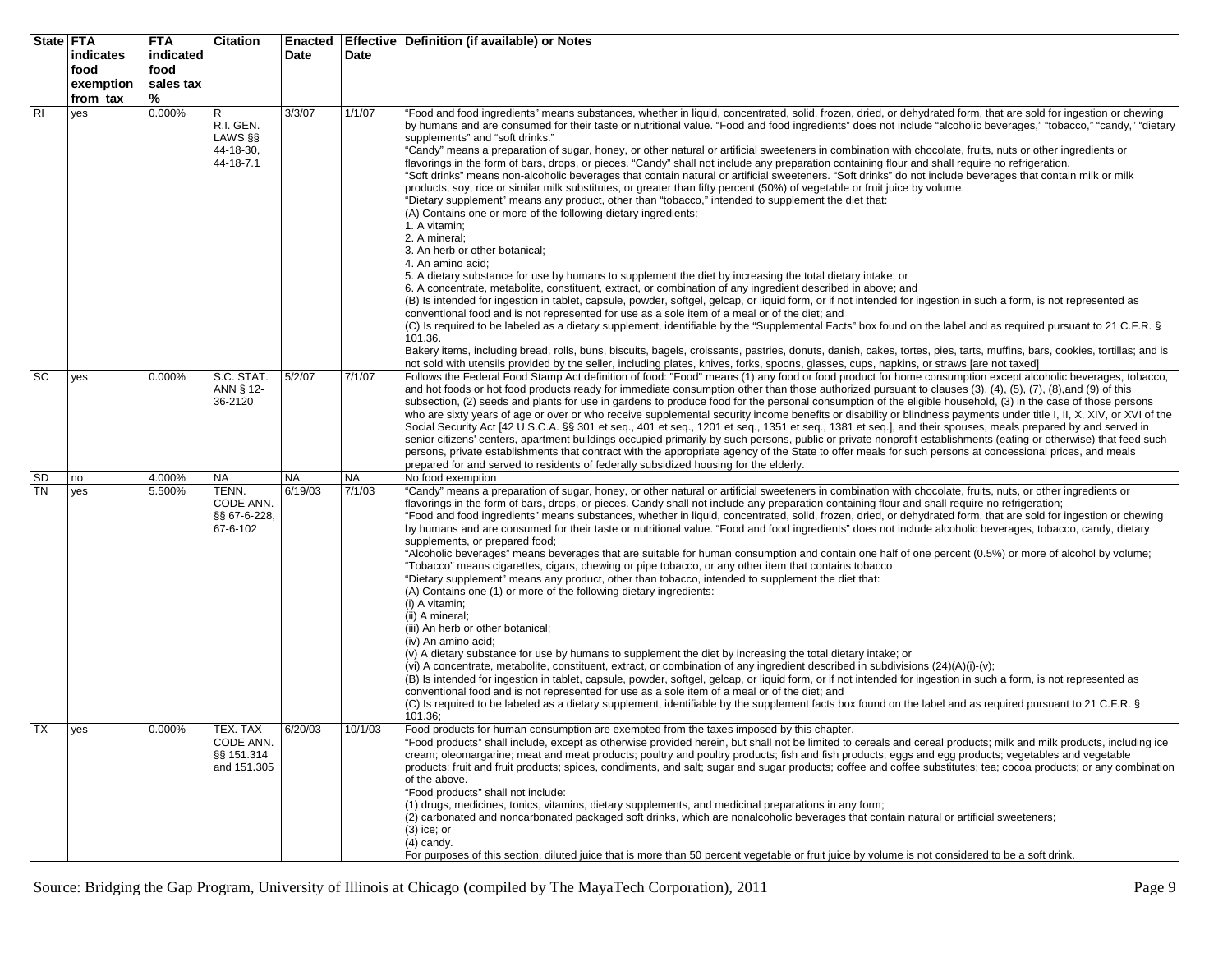|           | State FTA | <b>FTA</b> | <b>Citation</b>          | <b>Enacted</b> |        | Effective   Definition (if available) or Notes                                                                                                                                                                                                                                                                            |
|-----------|-----------|------------|--------------------------|----------------|--------|---------------------------------------------------------------------------------------------------------------------------------------------------------------------------------------------------------------------------------------------------------------------------------------------------------------------------|
|           | indicates | indicated  |                          | <b>Date</b>    | Date   |                                                                                                                                                                                                                                                                                                                           |
|           | food      | food       |                          |                |        |                                                                                                                                                                                                                                                                                                                           |
|           | exemption | sales tax  |                          |                |        |                                                                                                                                                                                                                                                                                                                           |
|           | from tax  | %          |                          |                |        |                                                                                                                                                                                                                                                                                                                           |
| UT        | yes       | 1.750%     | UT. ST.                  | Unknown        | 1/1/07 | "Food and food ingredients" means substances:                                                                                                                                                                                                                                                                             |
|           |           |            | ANN. §§ 59-              |                |        | (i) regardless of whether the substances are in:                                                                                                                                                                                                                                                                          |
|           |           |            | 12-102, 103              |                |        | (A) liquid form;                                                                                                                                                                                                                                                                                                          |
|           |           |            |                          |                |        | (B) concentrated form;                                                                                                                                                                                                                                                                                                    |
|           |           |            |                          |                |        | (C) solid form;                                                                                                                                                                                                                                                                                                           |
|           |           |            |                          |                |        | (D) frozen form;                                                                                                                                                                                                                                                                                                          |
|           |           |            |                          |                |        | (E) dried form; or                                                                                                                                                                                                                                                                                                        |
|           |           |            |                          |                |        | (F) dehydrated form; and                                                                                                                                                                                                                                                                                                  |
|           |           |            |                          |                |        | (ii) that are:<br>(A) sold for:                                                                                                                                                                                                                                                                                           |
|           |           |            |                          |                |        | (I) ingestion by humans; or                                                                                                                                                                                                                                                                                               |
|           |           |            |                          |                |        | (II) chewing by humans; and                                                                                                                                                                                                                                                                                               |
|           |           |            |                          |                |        | (B) consumed for the substance's:                                                                                                                                                                                                                                                                                         |
|           |           |            |                          |                |        | (I) taste; or                                                                                                                                                                                                                                                                                                             |
|           |           |            |                          |                |        | (II) nutritional value.                                                                                                                                                                                                                                                                                                   |
|           |           |            |                          |                |        | (b) "Food and food ingredients" includes an item described in Subsection (66)(b)(iii).                                                                                                                                                                                                                                    |
|           |           |            |                          |                |        | (c) "Food and food ingredients" does not include:                                                                                                                                                                                                                                                                         |
|           |           |            |                          |                |        | (i) an alcoholic beverage;<br>(ii) tobacco; or                                                                                                                                                                                                                                                                            |
|           |           |            |                          |                |        | (iii) prepared food.                                                                                                                                                                                                                                                                                                      |
| VT        | yes       | 0.000%     | 32 VT.                   | 6/3/04         | 6/3/04 | Food and food ingredients: means substances, whether in liquid, concentrated, solid, frozen, dried, or dehydrated form, that are sold for ingestion or chewing                                                                                                                                                            |
|           |           |            | STAT.                    |                |        | by humans and are consumed for their taste or nutritional value. "Food and food ingredients" does not include alcoholic beverages or tobacco.                                                                                                                                                                             |
|           |           |            | ANN. §§                  |                |        |                                                                                                                                                                                                                                                                                                                           |
|           |           |            | 9701,                    |                |        |                                                                                                                                                                                                                                                                                                                           |
|           |           |            | 9741,                    |                |        |                                                                                                                                                                                                                                                                                                                           |
|           |           |            | 9771                     |                |        |                                                                                                                                                                                                                                                                                                                           |
| VA        | yes       | 1.500%     | Va. Code<br>Ann. § 58.1- | 2/18/02        | 1/1/03 | Follows the Federal Food Stamp Act definition of food: "Food" means (1) any food or food product for home consumption except alcoholic beverages, tobacco,<br>and hot foods or hot food products ready for immediate consumption other than those authorized pursuant to clauses (3), (4), (5), (7), (8), and (9) of this |
|           |           |            | 611.1                    |                |        | subsection, (2) seeds and plants for use in gardens to produce food for the personal consumption of the eligible household, (3) in the case of those persons                                                                                                                                                              |
|           |           |            |                          |                |        | who are sixty years of age or over or who receive supplemental security income benefits or disability or blindness payments under title I, II, X, XIV, or XVI of the                                                                                                                                                      |
|           |           |            |                          |                |        | Social Security Act [42 U.S.C.A. §§ 301 et seq., 401 et seq., 1201 et seq., 1351 et seq., 1381 et seq.], and their spouses, meals prepared by and served in                                                                                                                                                               |
|           |           |            |                          |                |        | senior citizens' centers, apartment buildings occupied primarily by such persons, public or private nonprofit establishments (eating or otherwise) that feed such                                                                                                                                                         |
|           |           |            |                          |                |        | persons, private establishments that contract with the appropriate agency of the State to offer meals for such persons at concessional prices, and meals                                                                                                                                                                  |
|           |           |            |                          |                |        | prepared for and served to residents of federally subsidized housing for the elderly.                                                                                                                                                                                                                                     |
| <b>WA</b> | yes       | 0.000%     | WASH. REV. 3/26/04       |                | 1/1/04 | "Food and food ingredients" means substances, whether in liquid, concentrated, solid, frozen, dried, or dehydrated form, that are sold for ingestion or chewing                                                                                                                                                           |
|           |           |            | CODE ANN.                |                |        | by humans and are consumed for their taste or nutritional value. "Food and food ingredients" does not include:                                                                                                                                                                                                            |
|           |           |            | §82.08.0293              |                |        | (a) "Alcoholic beverages," which means beverages that are suitable for human consumption and contain one-half of one percent or more of alcohol by volume;<br>and                                                                                                                                                         |
|           |           |            |                          |                |        | (b) "Tobacco," which means cigarettes, cigars, chewing or pipe tobacco, or any other item that contains tobacco.                                                                                                                                                                                                          |
|           |           |            |                          |                |        | (2) The exemption of "food and food ingredients" provided for in subsection shall not apply to prepared food, soft drinks, or dietary supplements.                                                                                                                                                                        |
|           |           |            |                          |                |        | "Soft drinks" means nonalcoholic beverages that contain natural or artificial sweeteners. Soft drinks do not include beverages that contain: Milk or milk products;                                                                                                                                                       |
|           |           |            |                          |                |        | soy, rice, or similar milk substitutes; or greater than fifty percent of vegetable or fruit juice by volume.                                                                                                                                                                                                              |
|           |           |            |                          |                |        | (d) "Dietary supplement" means any product, other than tobacco, intended to supplement the diet that:                                                                                                                                                                                                                     |
|           |           |            |                          |                |        | (i) Contains one or more of the following dietary ingredients:                                                                                                                                                                                                                                                            |
|           |           |            |                          |                |        | (A) A vitamin;<br>(B) A mineral;                                                                                                                                                                                                                                                                                          |
|           |           |            |                          |                |        | (C) An herb or other botanical;                                                                                                                                                                                                                                                                                           |
|           |           |            |                          |                |        | (D) An amino acid;                                                                                                                                                                                                                                                                                                        |
|           |           |            |                          |                |        | (E) A dietary substance for use by humans to supplement the diet by increasing the total dietary intake; or                                                                                                                                                                                                               |
|           |           |            |                          |                |        | (F) A concentrate, metabolite, constituent, extract, or combination of any ingredient described in this subsection;                                                                                                                                                                                                       |
|           |           |            |                          |                |        | (ii) Is intended for ingestion in tablet, capsule, powder, softgel, gelcap, or liquid form, or if not intended for ingestion in such form, is not represented as                                                                                                                                                          |
|           |           |            |                          |                |        | conventional food and is not represented for use as a sole item of a meal or of the diet; and                                                                                                                                                                                                                             |
|           |           |            |                          |                |        | (iii) Is required to be labeled as a dietary supplement, identifiable by the "supplement facts" box found on the label as required pursuant to 21 C.F.R. Sec.                                                                                                                                                             |
|           |           |            |                          |                |        | 101.36, as amended or renumbered as of January 1, 2003.                                                                                                                                                                                                                                                                   |